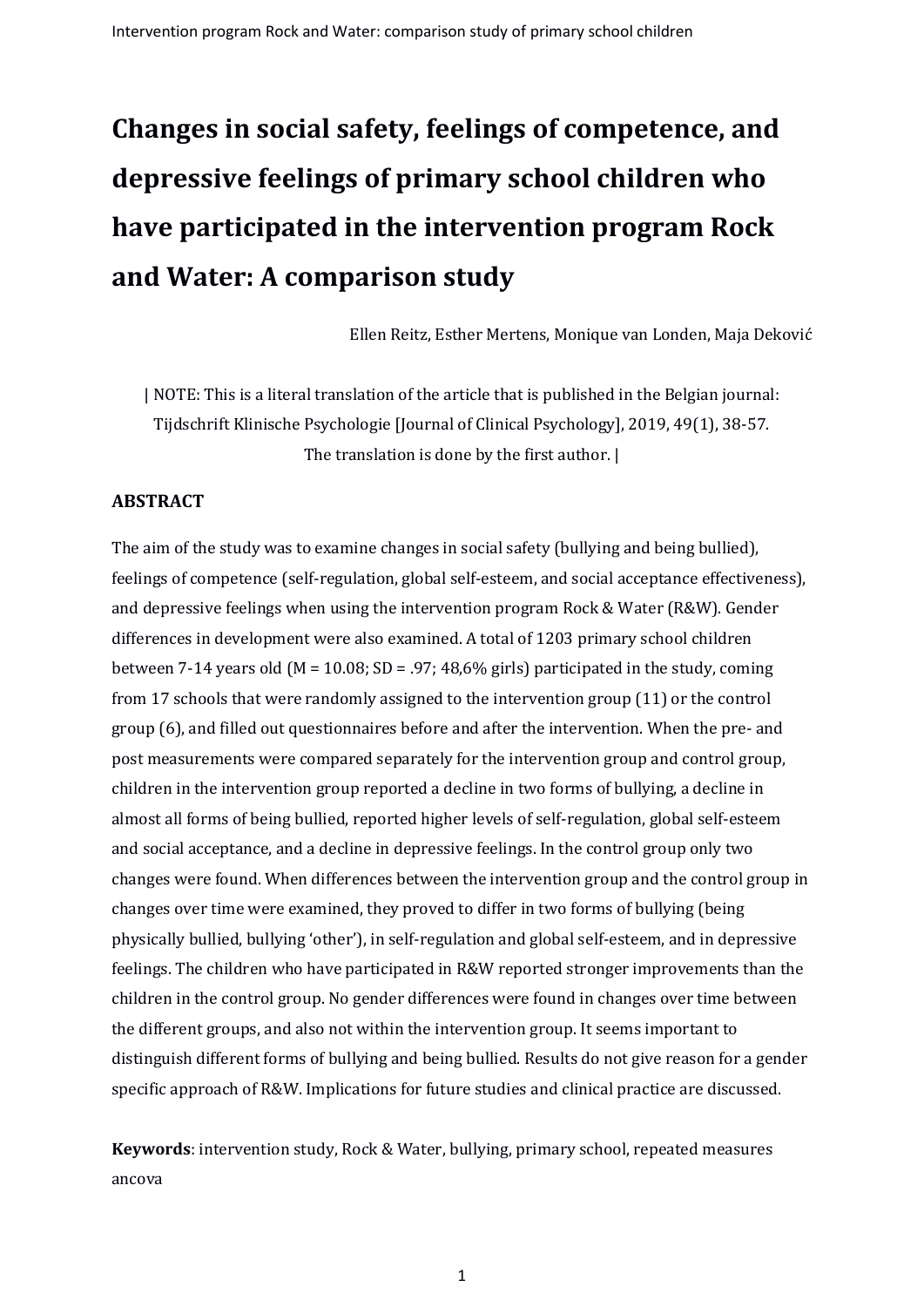## **Introduction**

Bullying is a serious public health concern and constitutes a serious risk for the social and emotional adjustment, as well as academic achievement (e.g., Hong & Espelage, 2012). It is estimated that about 30% of all school children are involved in bullying, either as perpetrators or victims or both (Evans, Fraser, & Cotter, 2014; Salmivalli, 2010). In the Netherlands national estimates indicate that about 20% of the children in primary school report bullying others (Van de Gaag & Duiven, 2013) and about 10% report being victimized by others (Scholte, Nelen, De Wit, & Ananiadou, 2016).

In the last decades, multiple school-based anti-bullying programs have been developed to target bullying. Recent reviews and meta-analyses of these anti-bullying interventions show mixed findings. Some reviews conclude that the examined intervention studies showed minimal or even negative effects (Ferguson, San Miguel, Kilburn, & Sanchez, 2007; Merrell, Gueldner, Ross, & Isava, 2008; Smith, Schneider, Smith, & Ananiadou, 2004). Other reviews, on the other hand, showed modest positive effects (Ttofi & Farrington, 2011; Ttofi, Farrington, & Baldry, 2008). These contrasting results might be explained by the use of different definitions and operationalizations of bullying (Evans et al., 2014). To increase our understanding on the effectiveness of anti-bullying programs it seems paramount to differentiate in forms of bullying. Bullying is a complex, multidimensional, and dynamic social behavior (Olweus, 1993) and can take different forms (Gladden, Vivolo-Kantor, Hamburger, & Lumpkin, 2014). A first form is physical bullying in which children use physical force such as hitting or kicking. Verbal bullying is a second form and represents oral expressions such as teasing, name calling, or ridiculing someone. A third form is relational bullying which is focused on social exclusion or injuring the reputation of another person. A fourth form is damage to property in which, for example, possessions or properties of victims are stolen or damaged. Finally, a fifth form is cyberbullying where electronic communication is used to send intimidating messages to victims or to post mean messages on the Internet.

Many studies fail to differentiate different forms of bullying. For a more comprehensive understanding of the effectiveness of school-based anti-bullying interventions it seems important to differentiate between physical, verbal, and relational bullying, as well as property damage and cyber bullying. It is hereby also important to include levels of victimization on all these measures because reductions in bullying should coincide with decreases in feelings of victimization. The present study therefore aimed to examine the development of multiple forms of bullying and victimization when a school-based intervention is deployed.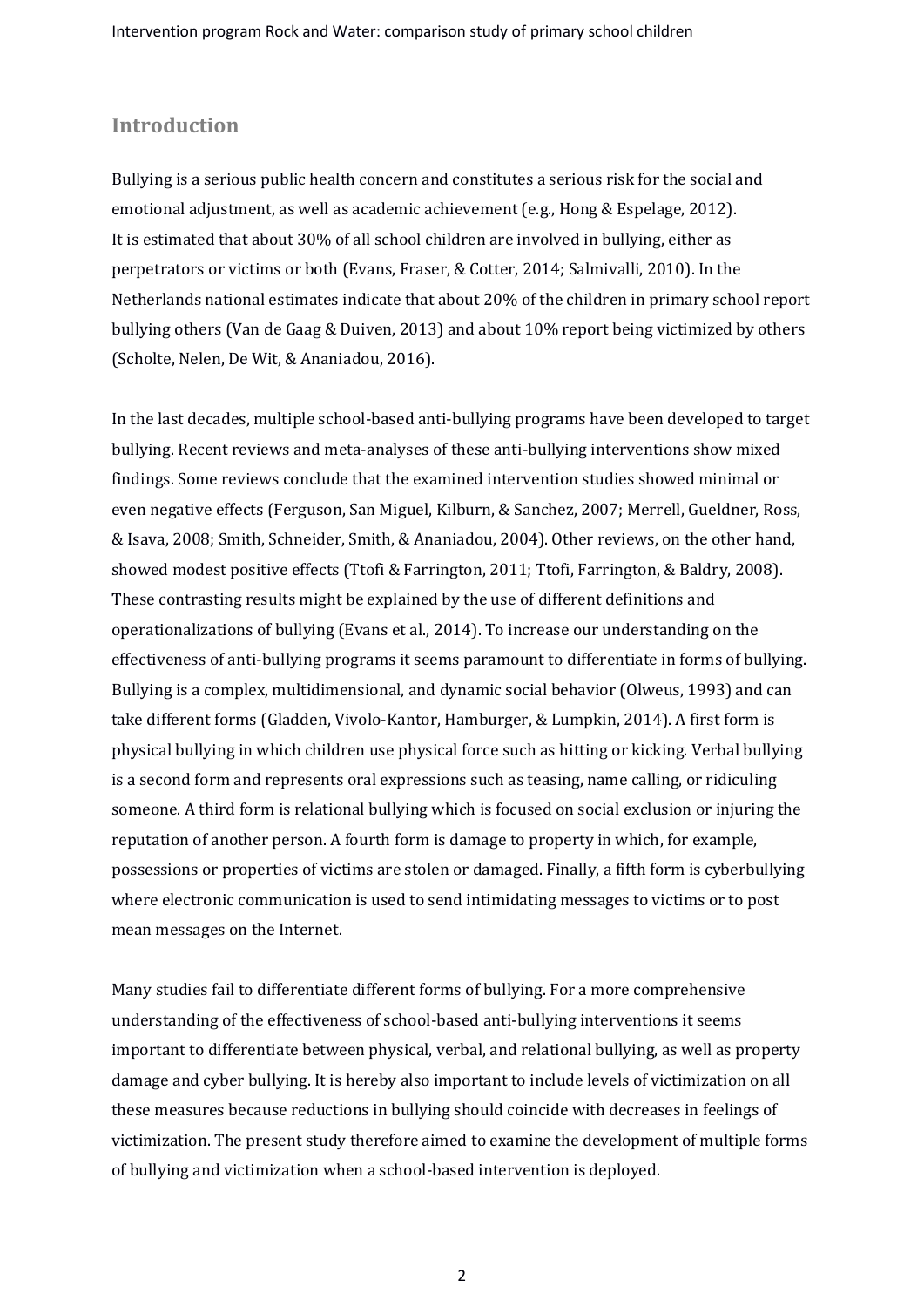Most anti-bullying school-based interventions use a cognitive approach and frequently use verbal interactions. As such, not all children might benefit from these interventions. Especially the children in primary schools, who are still cognitively maturing but who are also still playful and in need of physical stimulation, might profit less from such interventions. In addition, it is shown that children become more motivated for learning when they actually experience what they need to learn (Van de Laarschot & Heusdens, 2012). Thus, an intervention that uses mainly physical exercises instead of a mere verbal cognitive approach, might be more effective in reducing bullying in primary school children.

#### **Rock and Water**

Rock and Water (R&W; Ykema, 2014) is an intervention that is developed in the Netherlands which aims to increase the psychosocial wellbeing of children, thereby aiming to reduce bullying and subsequently improving feelings of social safety of children. The focus of R&W is on increasing resilience (the so-called Rock element) and the development and improvement of social and communication skills (the so-called Water element). Safety, respect, and integrity on a personal and social level are important elements in the training. The intention is to create a safe and bully-free school climate.

In contrast to a verbal cognitive approach that many interventions use, R&W applies a psychophysical approach. Physical communication is an important theme. By using play and exercises, children learn to make physical contact and to respect and to set own and others' boundaries. Children develop behavioral alternatives and learn to make well-considered choices between the so-called Rock-actions and Water-actions. Children playfully learn to stand strong and calm (grounded and centered) making them better able to choose between a tough Rockaction and a bonding Water-action. One of the exercises, for example, is Chinese Boxing where children try to tap each other out of balance by using open palms of their hands ('Rock-action'). It is, however, also allowed to withdraw their hands ('Water-action'). Children experience that both Rock and Water actions can yield points but the chances of losing their physical and mental balance are greater when using a Rock-action. The centered and grounded basic posture can also be used in conversations. A Rock attitude in a conversation will sooner lead to conflicts and loss of the psychophysical balance, whereas a Water attitude will lead to more understanding and connection. When a Rock attitude is necessary, for example when children must set their own boundary, children also learn to remain more calm in these situations. The Rock and Water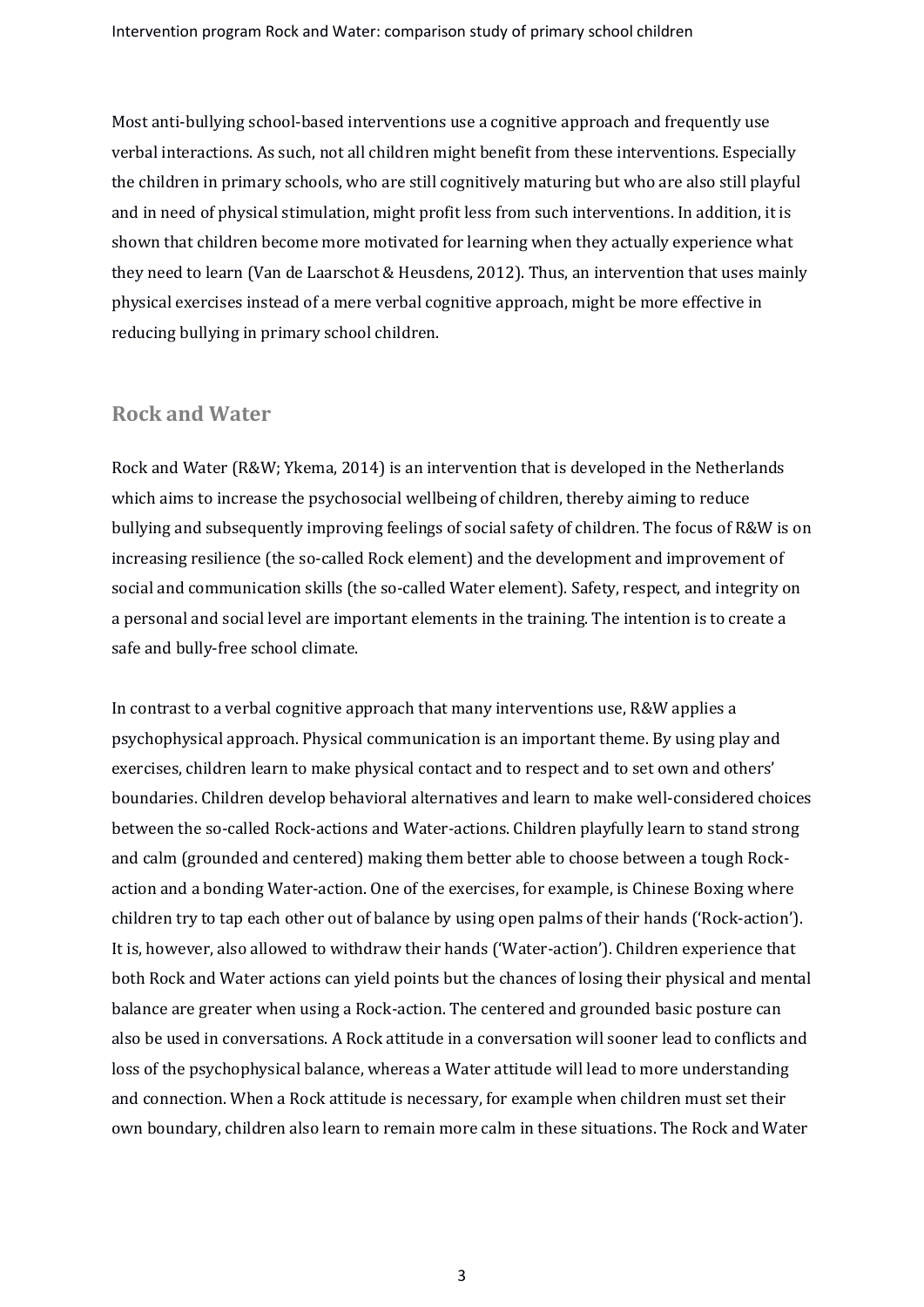principle can also be translated to friendships and relations. Later on it gets more nuanced; sometimes more Rock is needed, sometimes more Water.

R&W is used worldwide. It of origin Dutch product has developed into an international program. Since 1999, over 60,000 participants have followed the basic training in 15 countries, among which the Netherlands (30,000 trainers and over 2000 schools), Belgium, Australia, New Zealand, and China. Despite this broad implementation, there is only limited information available on the effectiveness of R&W. Results of a number of small-scale studies (qualitative or pre-post-test evaluation studies often without using a control group) on the effectiveness of R&W showed that participants feel more resilient, experience a more positive identity and use more active than passive coping styles when confronted with difficult situations after the R&W training (Ykema, Hartman, & Imms, 2006). A recent study on the effect of R&W on the prevention of sexual aggression (De Graaf, De Haas, Zaagsma, & Wijssen, 2015), in which use is made of a longitudinal quasi-experimental design with quantitative data, demonstrated a decrease of boys' self-reported coercive strategies and verbal manipulation. At follow-up, boys reported improvement in self-regulation and general own efficacy. Not much is known about possible changes in bullying after having participated in R&W. The present study therefore focused on different types of bullying and victimization.

Two important concepts that are fundamental to the R&W program were also examined: selfregulation and self-esteem. The program intends to make children more aware of their own body (body awareness) and the accompanying emotions (emotional awareness) and, in consequence, how to regulate these better. In this way, children in stressful situations might be better able to control their emotions and possibly improve their decision-making. This can positively influence the development of self-esteem. The exercises aim to contribute to the development of respect, caring, and solidarity, which can contribute to increasing levels of social cohesion (Ykema, 2002). The present study aimed to examine whether levels of self-regulation, global self-esteem, and self-esteem regarding social acceptance increase after having participated in the R&W program.

In addition, it was examined - as measure of well-being - whether children report improvements in depressive feelings after having participated in R&W. Other Dutch school-based anti-bullying programs showed beneficial effects for depressive feelings (Orobio de Castro et al., 2012). In the present study, depressive feelings were regarded as a secondary outcome since diminishing depressive feelings is not the main focus of the program. It is possible that changes in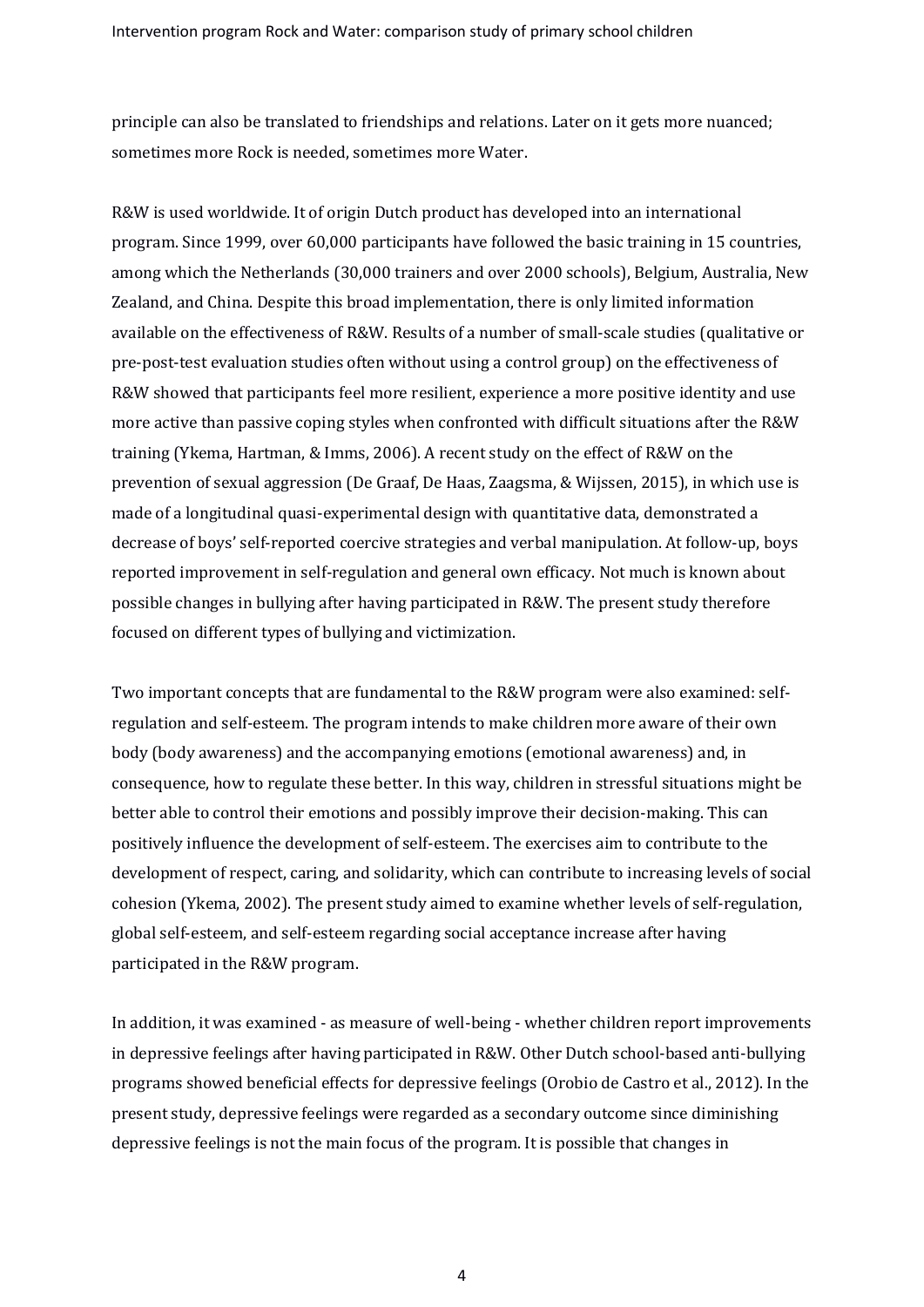bullying/victimization and changes in self-regulation and self-esteem contribute to the wellbeing of children.

# **Gender differences**

It is important to examine whether boys and girls show a comparable development at the end of the R&W program or whether a gender specific program must be offered. There are indications that intervention effects on bullying and victimization might be different for boys and girls. Intervention effects on victimization have sometimes been larger for boys (Eslea & Smith, 1998; Olweus, 2004), whereas girls report a larger reduction in bullying (Olweus, 2004). Because bullying seems to have different social functions for boys and girls, findings might differ for the different forms of bullying. Boys, for example, strive for social dominance and social status, whereas girls focus on achieving close relationships through destroying such relations in others (Caravita & Cillessen, 2012; Espelage, Mebane, & Swearer, 2004). This suggests that intervention effects might show a larger decrease in physical bullying for boys and a larger decrease in relational bullying for girls.

In addition to gender differences in intervention effects on bullying and victimization, boys and girls might also differ in intervention effects on levels of self-regulation and self-esteem. Research demonstrates consistent gender differences in levels of self-regulation favouring girls over boys (Else-Quest, Hyde, Goldsmith, & Van Hulle, 2006; Matthews, Ponitz, & Morrison, 2009), while boys tend to have higher levels of self-esteem than girls (Huang, 2010; Kling, Hyde, Showers, & Buswell, 1999; Orth & Robins, 2014). It was therefore expected that boys would show a larger increase in self-regulation across time whereas girls would show a larger increase in self-esteem after having participated in the R&W program.

Regarding depressive feelings no gender differences were expected. Although girls, in general, report more depressive symptoms than boys (e.g., Ge et al., 2001; Hankin, 2019), research showed that this is particularly present during adolescence (e.g., Angold et al., 2002; Cole et al., 2002).

To summarize, the present study examined whether differences forms of bullying and victimization of primary school children decreased after the R&W program. Furthermore, it was also examined whether levels of self-regulation and self-esteem (global self-esteem and social acceptance) increased and whether depressive feeling decreased. Finally, it was examined whether there were gender differences in changes over time. It was expected that differences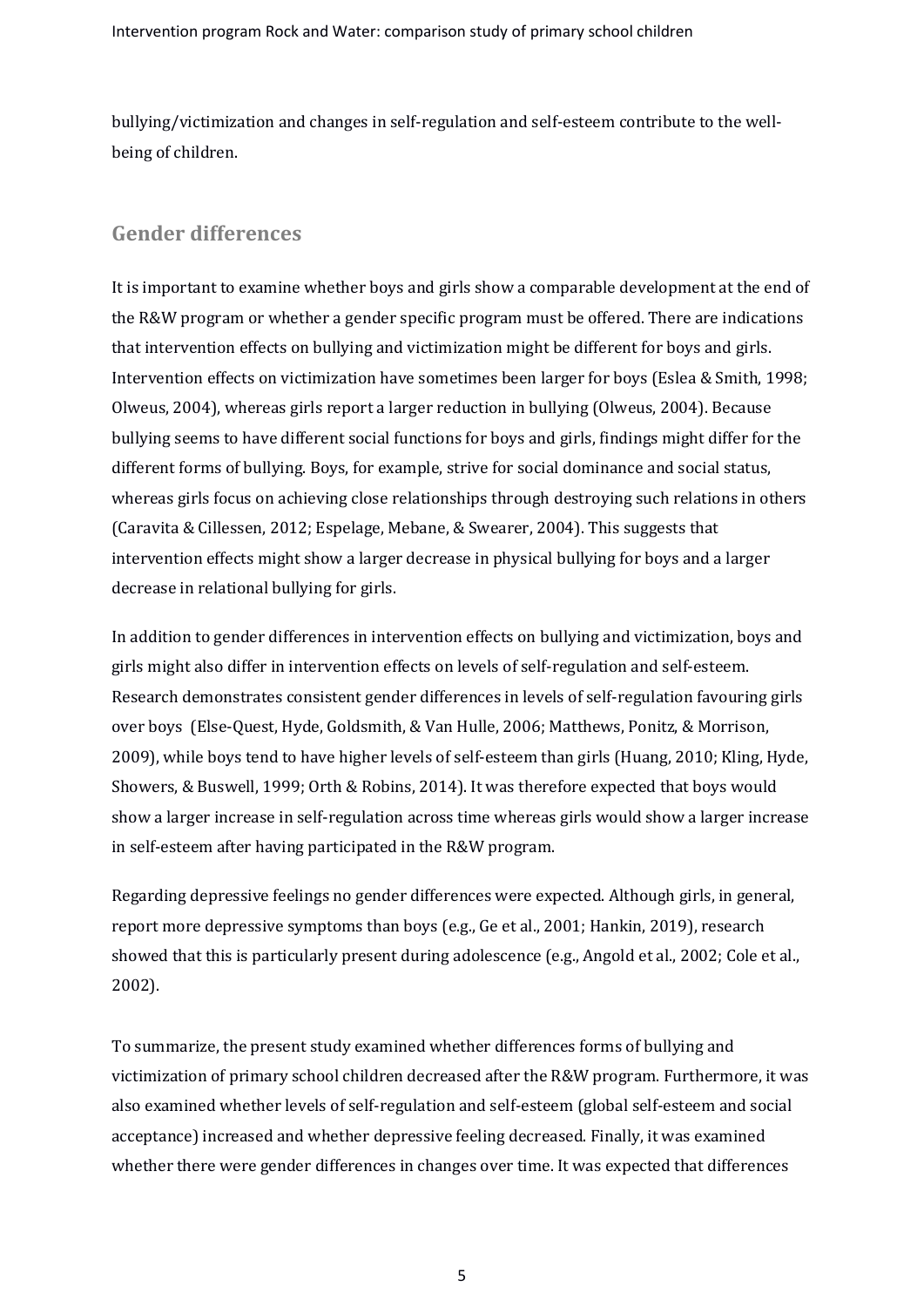would be found for physical and relational bullying and victimization, as well as for selfregulation and self-esteem.

# **Method**

## **Procedure**

# Recruitment and design

Regular primary schools (no special education schools) that did not already used R&W were eligible for participation. They were recruited through the network of the Gadaku Institute (the Rock and Water Institute in the Netherlands). Also, schools that applied for a grant at the Dutch National Institute for Public Health and the Environment (RIVM) to participate in a R&W training and did not receive the grant due to a surplus of applications, were approached by the Gadaku Institute and asked whether they would like to participate in the study. Participating schools (the schools in the control group after the study, all but one school made use of that) received a 50% discount on the training of teachers as well as free student exercise books, posters, R&W key rings (with stress ball) for all children and certificates for the children that followed the program. A total of 17 schools participated, located in different areas in the Netherlands, with a range of 31 to 150 children who participated per school.

Schools were randomly assigned to the intervention group or control group, by an independent notary, with a two-third chance to be assigned to the intervention group. Eleven schools were assigned to the intervention group and six schools were assigned to the control group. All parents of the children that were eligible for participation (Grades 4, 5, or 61) received a letter with information about the study and were given the opportunity to decline participation of their child. Less than 1% of the children  $(n = 5)$  had their participation withheld by their parents. The children could also decline participation at all times (no one refused to participate).

Paper and pencil questionnaires were administered to the children prior to the deliverance of the program (pre-intervention [October 2015], Time 1) and after the program was ended (postintervention [March 2016], Time 2). The children completed the questionnaires in approximately 40 minutes, during regular school hours, under supervision of trained research assistants. All children received an incentive (key ring with stress ball) after participating in the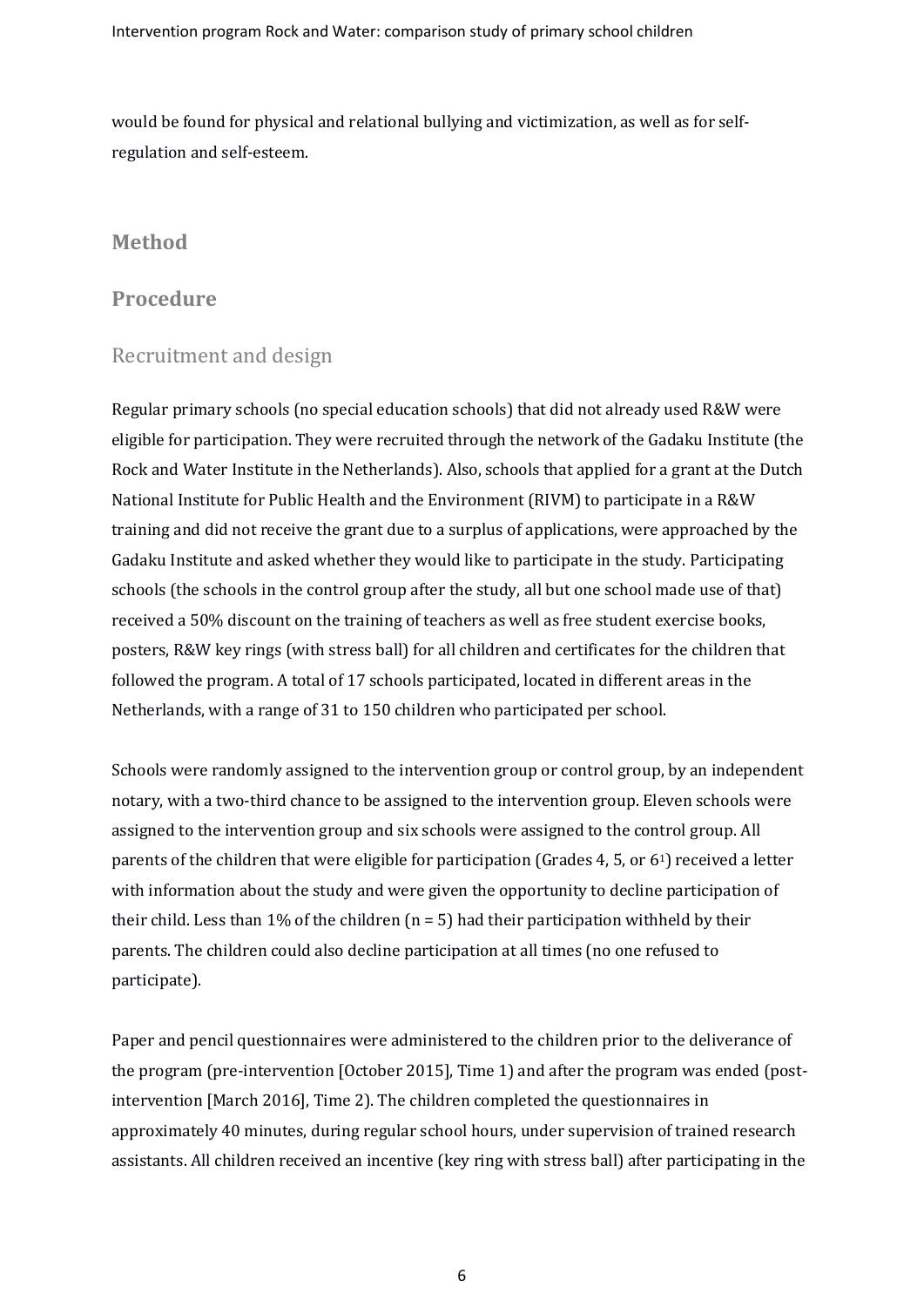study. Some children were absent at T1 (n = 35) but did complete the questionnaire at T2; 36 children completed the questionnaire at T1 but not at T2 (Figure 1).





# Training and program

The R&W program was implemented by trained teachers. The teachers received training from the Gadaku Institute two months (September 2015) before the program started. The training consisted of a continuous three-day training and one additional day including some retraining and more information about the study. During the implementation of the R&W program a coach from the Gadaku Institute was available for supervision. The R&W manual was used intensively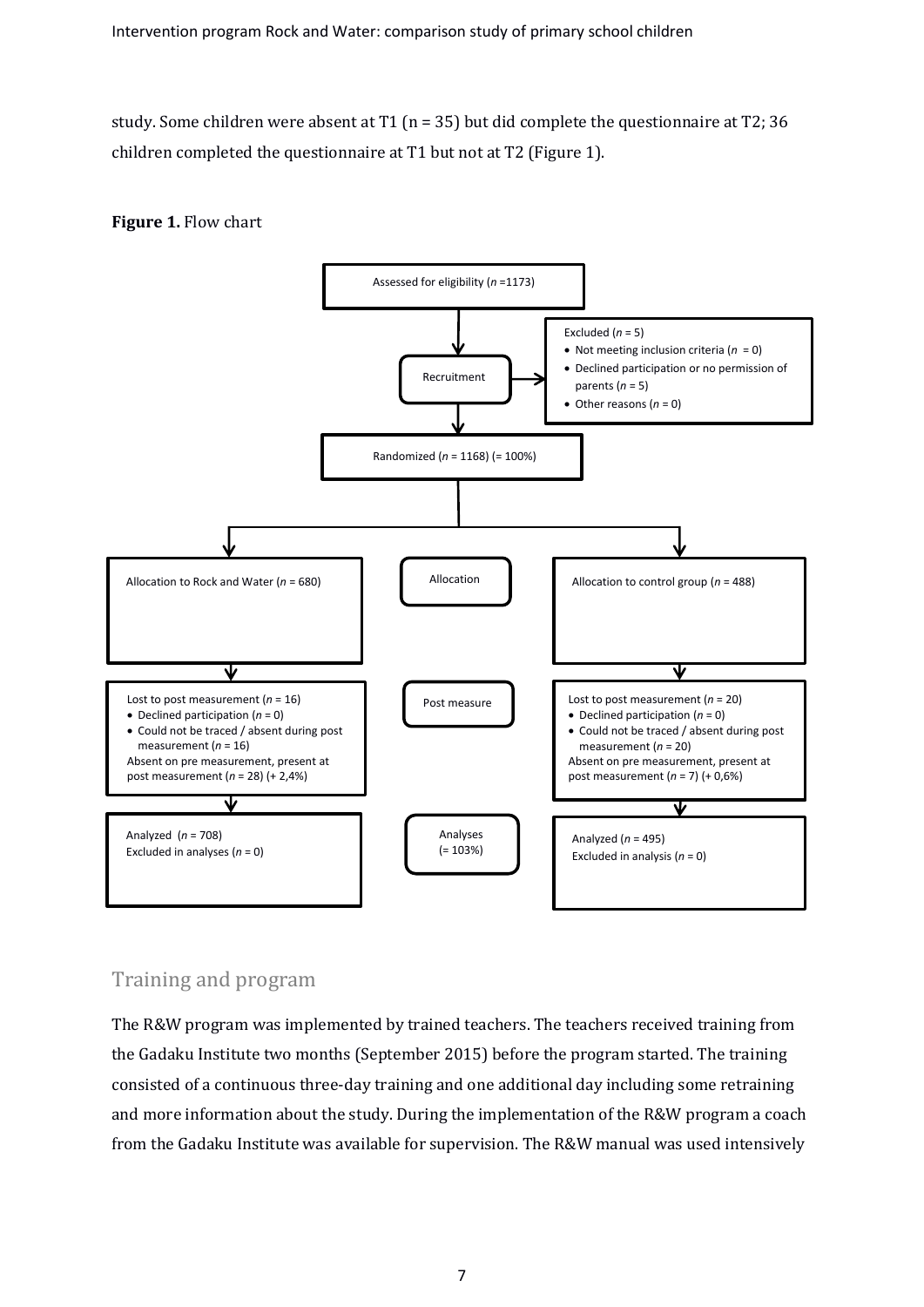to guide classroom sessions. In total, the program consisted of 13 weekly classroom sessions (45 minutes per session) delivered between November 2015 and March 2016.

## **Participants**

The total sample consisted of 1203 children between 7 and 14 years old (only one child was 13 years old and one child was 14 years old; *M* = 10.08; *SD* = 0.97), 585 girls (48,6%). The children were evenly distributed across Grades (Grade 4 31,5%; Grade 5 35,2%; Grade 6 33,3%). Table 1 shows characteristics of the sample, separately for intervention and control group. Because the number of non-Western children was higher in the control group, this was controlled for in the analyses. Gender is a moderator in the analyses.

|                              | <b>Intervention group</b> | Control group |            |      |
|------------------------------|---------------------------|---------------|------------|------|
|                              | $n = 708$                 | $n = 495$     | $\chi^2$ a | p    |
| Gender (% girls)             | 327 (46)                  | 258 (52)      | 4,107      | .043 |
| Age (SD)                     | 10,04 (0,94)              | 10,14(1,0)    | $-1,751$   | .080 |
| Parents divorced (%)         | 127 (18)                  | 74 (15)       | 2,213      | .128 |
| Birth region non-Western (%) | 14(2)                     | 26(5)         | 9,127      | .003 |
| Grade $4 \left( % \right)$   | 227 (32)                  | 152 (31)      |            |      |
| Grade $5(%)$                 | 248 (35)                  | 175 (35)      | 0,271      | .873 |
| Grade $6$ (%)                | 233 (33)                  | 168 (34)      |            |      |

**Table 1.** Characteristics of children at T1.

*Note.* <sup>a</sup>Difference in age is tested with an independent T-test.

#### **Instruments**

#### Bullying and victimization

To measure the different forms of bullying, the frequency with which children bullied other children at school was measured first. This was measured with one item from the Bullying and Victimization questionnaire (Olweus, 1996): 'Since the beginning of this school year how many times did you bully children from your school?' (at T2 'Since the Christmas holiday'). The item was rated on a 5-point scale (1 = *I did not bully* and 5 = *I bullied several times a week*). When children indicated that they bullied (answers 2-5) they were asked to complete 8 questions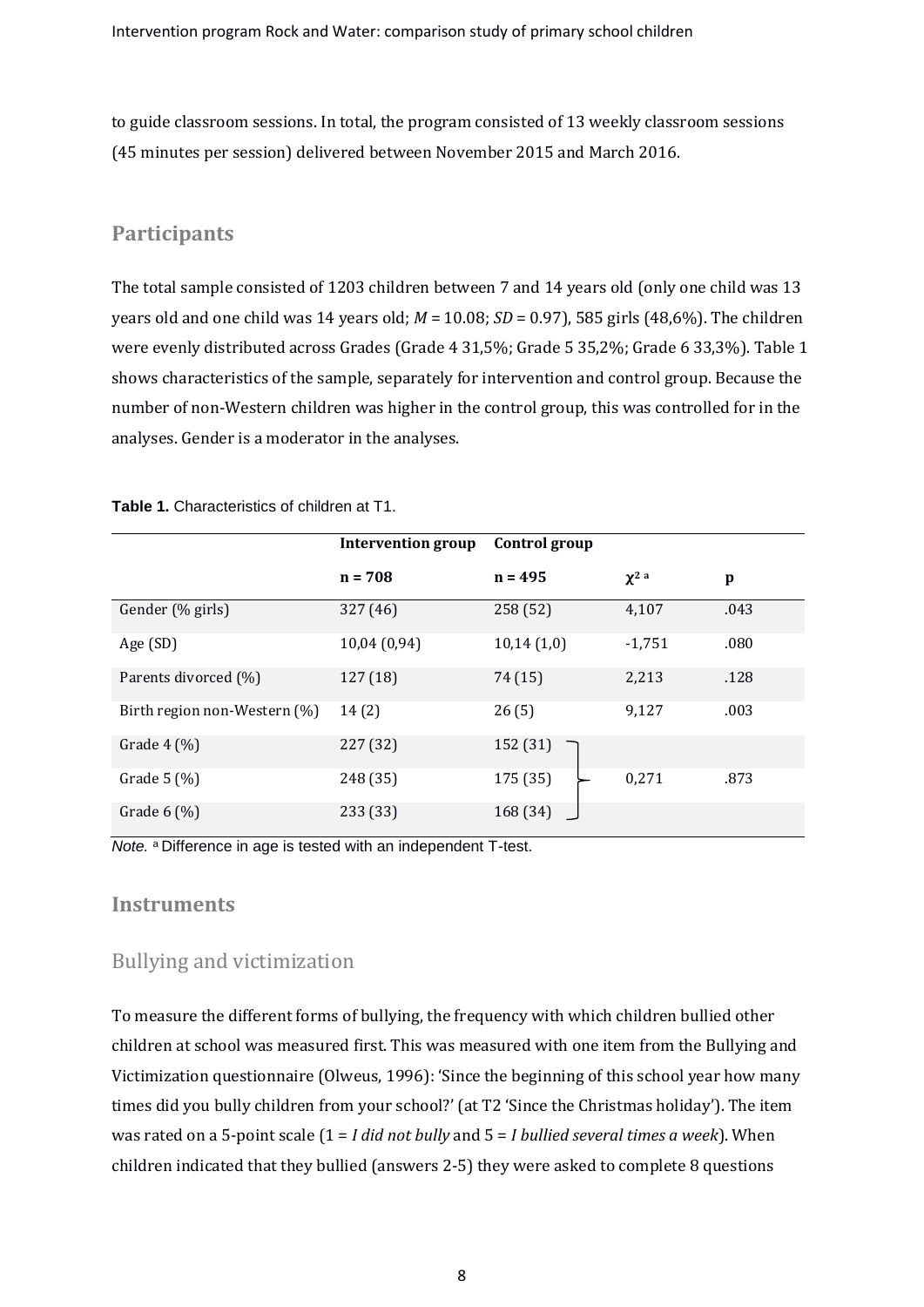about the form and frequency of bullying. The five forms of bullying were measured with 7 items: Verbal ('I bullied by calling others names, making fun of them, or laughed at someone'), Physical ('I bullied by kicking others, pushing them, hitting them or spitting on them), Relational (measured with three items, e.g., 'I bullied by not letting others join in something, ignored them, or gossiped about them'), Damage to property ('I bullied by taking money or other things from others or destroyed things'), and Cyber ('I bullied on the Internet or the phone, by placing unpleasant messages or pictures'). Finally, a category 'Other' was formed on the basis of an eighth item of the questionnaire ('I bullied otherwise'). Ratings ranged from 1 (*not at all*) to 5 (*several times a week*). The reliability of Relational T1/T2 was .53/.60.

To measure the different forms of victimization, the same questions were used as for bullying but reformulated to apply to victimization instead of bullying. First, it was asked how frequently they were victimized and when they reported to be victimized (answer 2-5), they were consequently asked to complete 8 questions about the form and frequency of victimization, as described above (e.g., Verbal: 'I was victimized by being calling names, was making fun of, or was laughed at'). The reliability of Relational T1/T2 was .74/.76.

# Self-regulation

To measure self-regulation the Difficulties in Emotion Regulation Scale (DERS; Gratz & Roemer, 2004; Neumann, Van Lier, Gratz, & Koot, 2010;) was used, consisting of 15 items (e.g., 'When I am upset I have no control over my behavior'). Ratings ranged from 1 (*almost never*) to 5 (*almost always*). Scores were recoded so that a high score indicated a high level of selfregulation. The reliability was .89 at T1 and .91 at T2.

## Global self-esteem

To measure feelings of global self-esteem, the global self-esteem scale of the Self-Perception Profile for Children (PCSC; Harter, 1985; Straathof, Treffers, Van den Bergh, & Ten Brink, 2004) was used, consisting of 6 items (e.g., 'I am satisfied with myself') that were rated on a 5-point scale (1 = *not at all true* and 5 = *completely true*). A high score indicated higher levels of perceived global self-esteem. The reliability was .82 at T1 and .84 at T2.

## Social acceptance

To measure levels of experienced social acceptance, the social acceptance scale of Harter's Self-Perception Profile for Children (PCSC; Harter, 1985; Veerman et al., 2004) was used, consisting of 6 items (e.g., 'I have many friends') that were rated on a 5-point scale (1 = *not at all true* and 5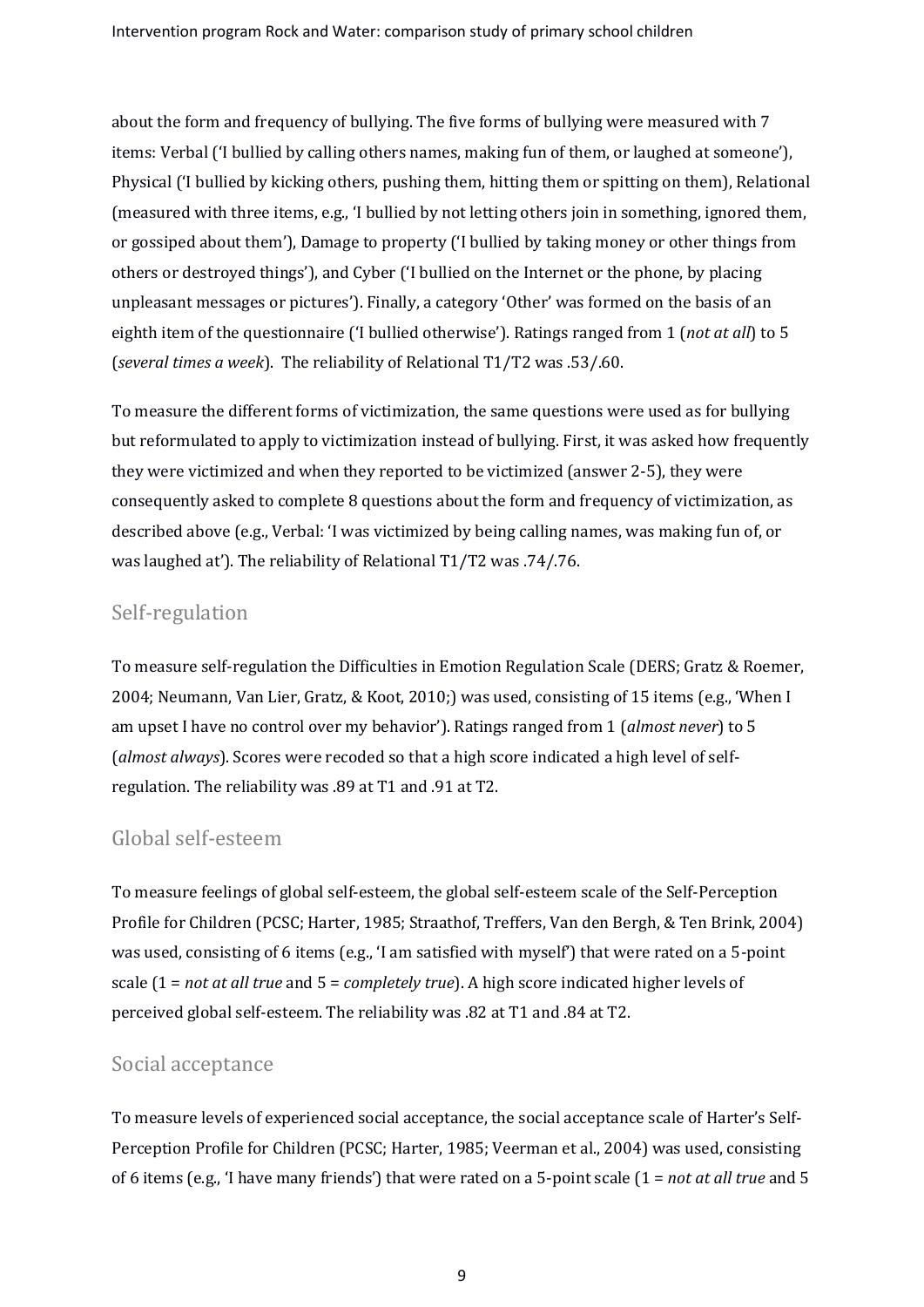= *completely true*). A high score indicated higher levels of perceived social acceptance. The reliability was .72 at T1 and .76 at T2.

#### Depressive feelings

To measure the level of experienced depressive feelings, the Major Depression Disorder Scale (Chorpita, Yim, Moffitt, Umemoto, & Francis, 2000) was used, consisting of 9 items (e.g., 'I feel that I am worth nothing'), that was rated on a 4-point scale (1 = *never* and 4 = *always*). A high score indicated higher levels of depressive feelings. The reliability was .73 at T1 and .75 at T2.

#### **Plan of analyses**

IBM SPSS Statistics, version 24, was used for all analyses. First, paired T-tests were performed to examine differences between pre and post measures of bullying, victimization, selfregulation, global self-esteem, social acceptance, and depressive feelings, separately for the intervention group and the control group. In addition, it was examined whether changes over time differed between the intervention group and the control group. For this purpose, repeated measures ANCOVAs were performed with Time (T1 and T2) as within variable and condition (intervention and control) as between variable, controlled for ethnic background and gender as factor (moderator: time\*condition\*gender). Finally, to examine whether boys and girls differed in growth over time when they have participated in the R&W training (thus within the intervention group), repeated measures ANCOVAs were performed with Time (T1 and T2) as within variable and gender as between variable.

#### **Results**

The percentage of missing values in the dataset was less than 4%. Little's Missing Completely At Random test proved significant ( $\chi^2$  = 89435.326, *df* = 81828, *p* = .000), indicating that missing data were not completely at random. The multiple imputation method in SPSS was therefore used to impute the missing values. Multiple imputation gives more correct results than listwise deletion even though the missing values are not completely at random (Schafer & Graham, 2002).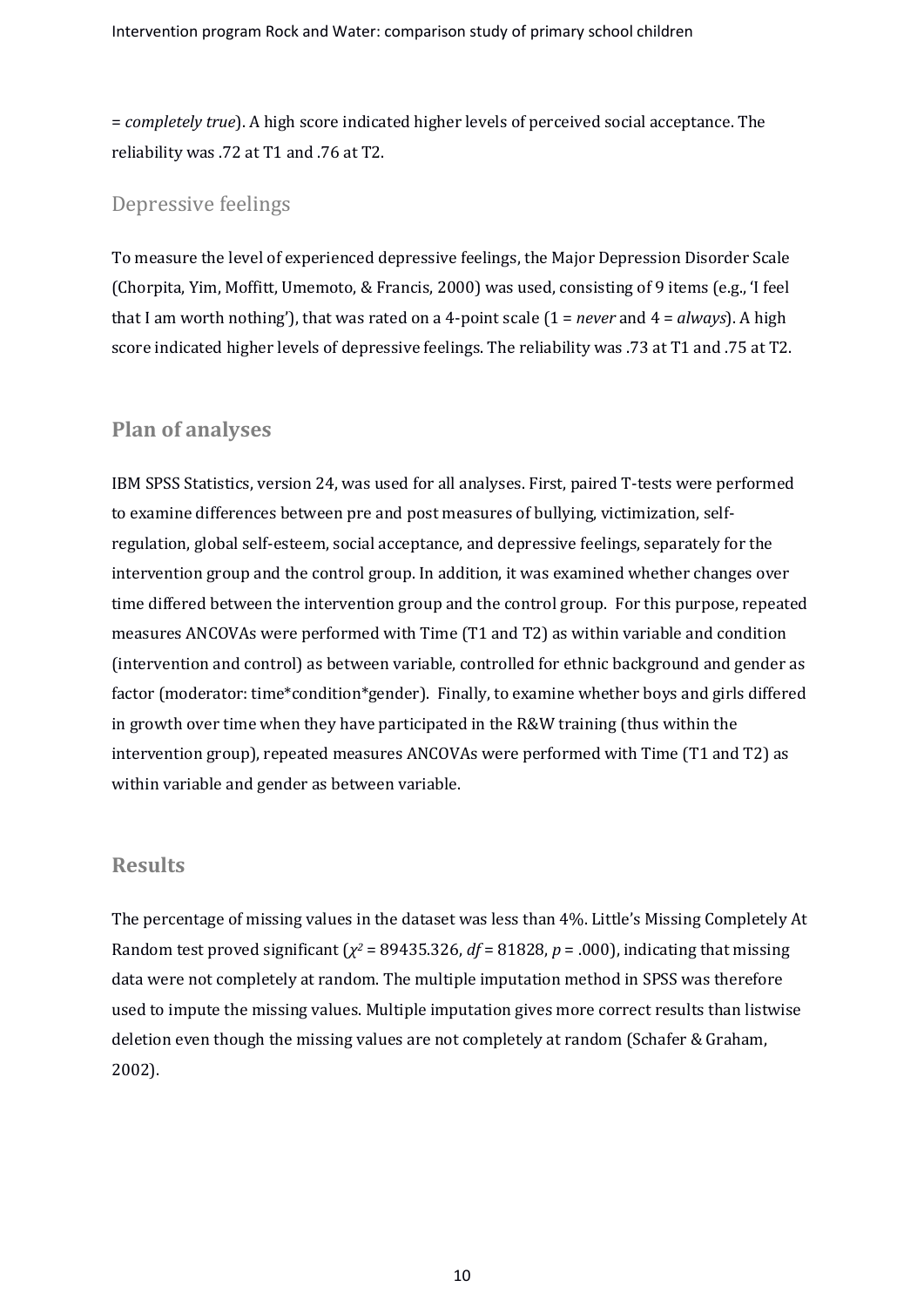Table 2 Paired T-tests for intervention and control group and group comparisons in mean changes over time.

|                                                                               |        | $\frac{1}{2} \frac{1}{2} \left( \frac{1}{2} \right) \left( \frac{1}{2} \right) \left( \frac{1}{2} \right) \left( \frac{1}{2} \right) \left( \frac{1}{2} \right) \left( \frac{1}{2} \right) \left( \frac{1}{2} \right) \left( \frac{1}{2} \right) \left( \frac{1}{2} \right) \left( \frac{1}{2} \right) \left( \frac{1}{2} \right) \left( \frac{1}{2} \right) \left( \frac{1}{2} \right) \left( \frac{1}{2} \right) \left( \frac{1}{2} \right) \left( \frac{1}{2} \$ |             |        | $Conv[1 = 495]$ |             | Repeated measuces aucova |      |
|-------------------------------------------------------------------------------|--------|---------------------------------------------------------------------------------------------------------------------------------------------------------------------------------------------------------------------------------------------------------------------------------------------------------------------------------------------------------------------------------------------------------------------------------------------------------------------|-------------|--------|-----------------|-------------|--------------------------|------|
|                                                                               | Σ      |                                                                                                                                                                                                                                                                                                                                                                                                                                                                     | پ           |        | Σ               | پ           | щ                        | ≏    |
| <b><i>Jacquile</i></b>                                                        | F      | 72                                                                                                                                                                                                                                                                                                                                                                                                                                                                  |             | H      | 72              |             |                          |      |
| Bullving                                                                      |        |                                                                                                                                                                                                                                                                                                                                                                                                                                                                     |             |        |                 |             |                          |      |
| Verbal                                                                        | 1,08   | 1,07                                                                                                                                                                                                                                                                                                                                                                                                                                                                | 1,127       | 1,08   | 1,05            | 1,542       | 0,096                    | 0,02 |
| <b>Eluxakal</b>                                                               | 1,04   | 1,02                                                                                                                                                                                                                                                                                                                                                                                                                                                                | 1,626       | 1,06   | 1,03            | 1,514       | 0,354                    | 0,04 |
| Relational                                                                    | 1,05   | 1,03                                                                                                                                                                                                                                                                                                                                                                                                                                                                | $3,424***$  | 1,04   | 1,03            | 1,004       | 1,297                    | 0,06 |
| <b>Damage</b> to property                                                     | $1,01$ | $1,01$                                                                                                                                                                                                                                                                                                                                                                                                                                                              | $-0,145$    | $1,01$ | $1,01$          | $-0,240$    | 0,015                    | 0,01 |
| Cyber                                                                         | 1,01   | 1,01                                                                                                                                                                                                                                                                                                                                                                                                                                                                | 0,875       | 1,03   | 1,02            | 0,710       | 0,134                    | 0,02 |
| <b>OULDEL</b>                                                                 | 1,09   | 1,05                                                                                                                                                                                                                                                                                                                                                                                                                                                                | $3,127***$  | 1,05   | 1,06            | $-0,256$    | $5,229*$                 | 0,13 |
|                                                                               |        |                                                                                                                                                                                                                                                                                                                                                                                                                                                                     |             |        |                 |             |                          |      |
| <b>Victionization</b>                                                         |        |                                                                                                                                                                                                                                                                                                                                                                                                                                                                     |             |        |                 |             |                          |      |
| Varbal                                                                        | 1,43   | 1,25                                                                                                                                                                                                                                                                                                                                                                                                                                                                | 4,746***    | 1,34   | 1,25            | 1,859       | 2,279                    | 0,09 |
| Elixsical                                                                     | 1,21   | 1,10                                                                                                                                                                                                                                                                                                                                                                                                                                                                | $4,284***$  | 1,14   | 1,12            | 0,612       | $5,452*$                 | 0,14 |
| Relational                                                                    | 1,25   | 1,16                                                                                                                                                                                                                                                                                                                                                                                                                                                                | $4,559***$  | 1,21   | 1,18            | 1,265       | 2,947                    | 0,10 |
| Damage to property                                                            | 1,08   | $1,04$                                                                                                                                                                                                                                                                                                                                                                                                                                                              | $2,718**$   | 1,07   | 1,06            | 0,296       | 1,759                    | 0,08 |
| Cyber                                                                         | 1,06   | 1,06                                                                                                                                                                                                                                                                                                                                                                                                                                                                | 0,135       | 1,05   | 1,06            | $-0,104$    | 0,172                    | 0,02 |
| <b>QUARL</b>                                                                  | 1,34   | 1,18                                                                                                                                                                                                                                                                                                                                                                                                                                                                | $4,415***$  | 1,30   | 1,16            | $3,338***$  | 0,464                    | 0,04 |
|                                                                               |        |                                                                                                                                                                                                                                                                                                                                                                                                                                                                     |             |        |                 |             |                          |      |
| Self.reaulation                                                               | 3,73   | 3,91                                                                                                                                                                                                                                                                                                                                                                                                                                                                | $-5,220***$ | 3,82   | 3,80            | 0,518       | 11,661**                 | 0,20 |
| Global self.esteem                                                            | 4,16   | 4,29                                                                                                                                                                                                                                                                                                                                                                                                                                                                | $-3,914***$ | 4,20   | 4,20            | 0,141       | $5,467*$                 | 0,14 |
| Social acceptance                                                             | 3,83   | 4,00                                                                                                                                                                                                                                                                                                                                                                                                                                                                | $-5,722***$ | 3,83   | 3,95            | $-4,145***$ | 1,201                    | 0,06 |
| Depressive teelings                                                           | 1,60   | 1,54                                                                                                                                                                                                                                                                                                                                                                                                                                                                | $3,716***$  | 1,59   | 1,57            | 1,152       | $4,598*$                 | 0,13 |
| $\frac{N}{2}$ $\frac{d}{dx}$ $\dot{p}$ < 0,05; ** $p$ < 0,01; *** $p$ < 0,001 |        |                                                                                                                                                                                                                                                                                                                                                                                                                                                                     |             |        |                 |             |                          |      |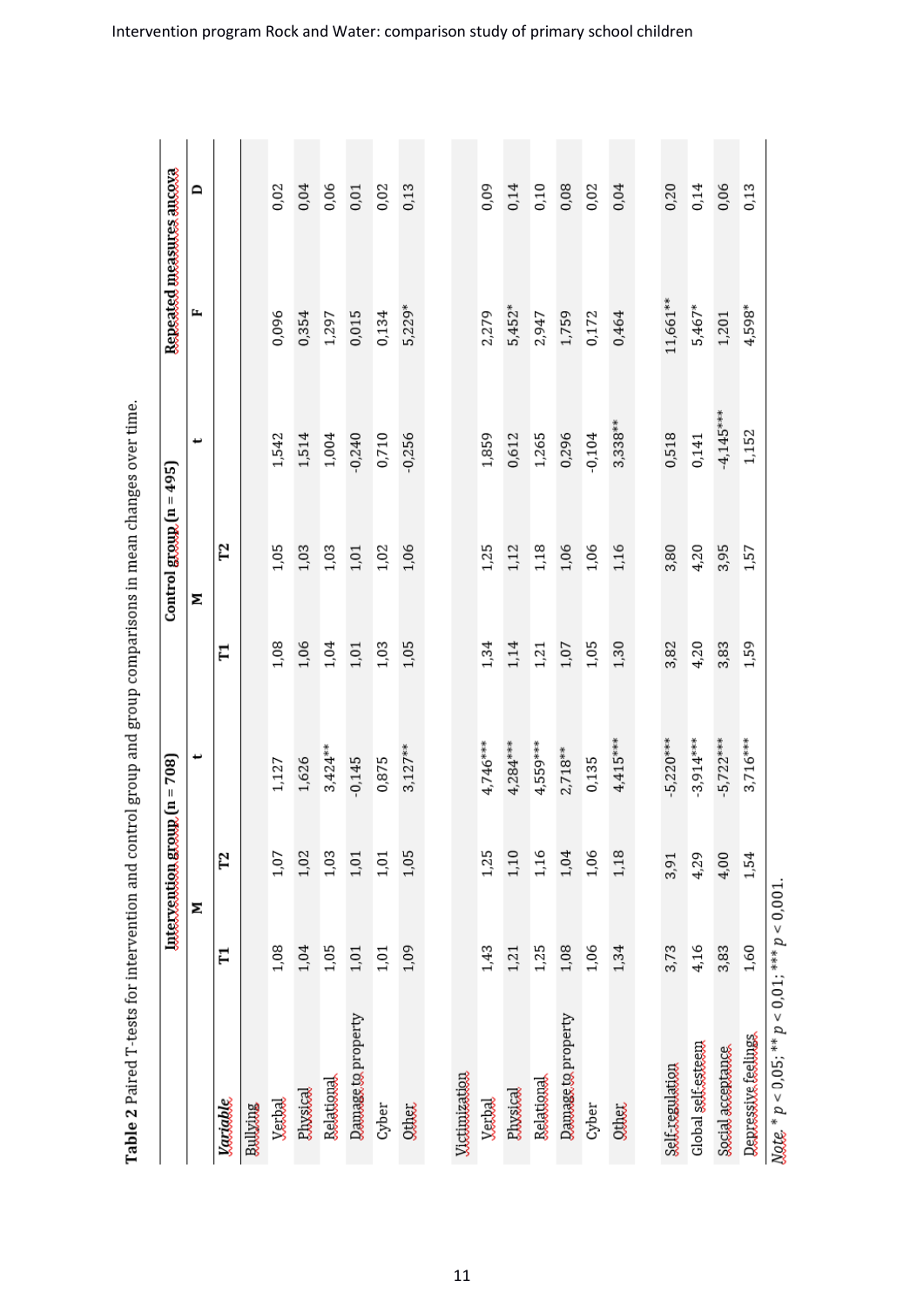The results of the paired T-tests, separately for intervention and control group, are to be found in Table 2. In general, more differences were found between T1 and T2 for the intervention group compared to the control group. Regarding bullying, the intervention group reported less relational bullying and bullying in the category 'other' also declined over time. For the control group no differences were found between pre and post measures for the different forms of bullying. For victimization, the intervention group showed a decline in all forms, except for cyber victimization. The control group only showed a decline in the category 'other'. Finally, the intervention group reported an increase in levels of self-regulation, global self-esteem, and social acceptance, and a decline in levels of depressive feelings. The control group only reported an increase in social acceptance.

These results seem to suggest that the intervention group might partly benefit from the R&W program. With repeated measures ANCOVAs is subsequently examined whether differences in perceptions between intervention group and control group were significant (see Table 2).

Regarding the perception of bullying, the only difference that was found between the intervention group and the control group was for the category 'other'. The intervention group reported a decline, whereas the control group did not report a change over time. For victimization, a difference was found between the intervention group and the control group for physical victimization; The intervention group reported a stronger decline than the control group. For the other forms of victimization no differences were found between the two groups. Finally, differences were found between the intervention group and the control group in levels of self-regulation, global self-esteem, and depressive feelings. For all three variables the intervention group reported changes over time (an increase in self-regulation and global selfesteem, and a decrease in depressive feelings), whereas the control group did not report changes over time. The increase in social acceptance was approximately equally strong and the groups did not differ.

## Gender differences

For the total group no moderator effects were found for gender. For none of the outcomes boys and girls did not differ in levels of change over time between the different conditions (intervention/control). When differences in growth were examined between boys and girls within the intervention group, no gender differences were found in changes over time for the different forms of bullying and victimization, contrary to expectations. Also for self-regulation,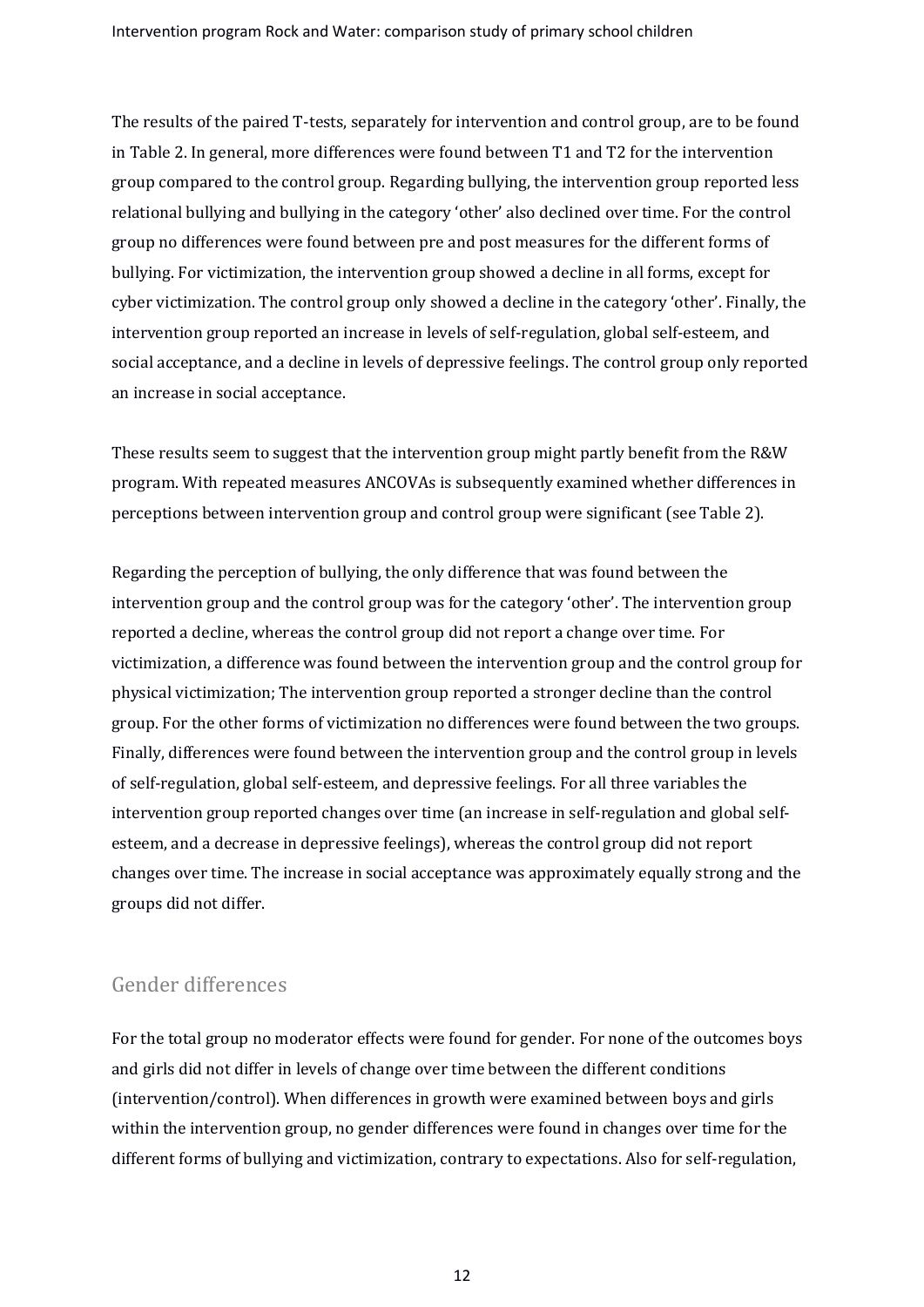global self-esteem, social acceptance, and depressive feelings, no differences were found between boys and girls in the reported changes after having participated in the R&W program. These findings suggest that the R&W program has similar effects for boys and girls.

#### **Discussion**

The present study examined whether levels of different forms of bullying and victimization of primary school children decreased, whether levels of self-regulation, global self-esteem, and social acceptance increased, and whether depressive feelings decreased after having participated in the R&W program. When comparing mean pre and post scores separately for the intervention group and the control group, children in the intervention group reported a decrease in two forms of bullying, a decrease in all but one form of victimization, reported higher levels of self-regulation, global self-esteem, and social acceptance, and lower levels of depressive feelings. In the control group only two changes were found. It seems that more profit is to be gained for the different forms of victimization compared to the different forms of bullying. This is in contrast to results from a meta-analytic review that showed that schoolbased intervention programs have similar effects for bullying and victimization (Ttofi & Farrington, 2011). Perhaps the psychophysical approach of R&W and the focus on the enlargement of the strength of the child and physical conscience causes more changes in the perception of victims of bullying. This corresponds to findings of Ykema et al. (2006) in which children felt more resilient, experienced a more positive identity, and used more active than passive coping styles when confronted with difficult situations after having participated in R&W. In previous research (e.g., Farrington & Ttofi, 2009) different intervention components were distinguished that related to the success of the program on bullying and victimization, including whole-school approach, parent involvement, training of teachers, etcetera. It is, however, unclear whether variation in program-*approach* (e.g., verbal cognitive, psychophysical, or more creative approaches by means of videogames or buddy-mentors) is meaningful for the effectiveness on bullying and victimization. This might be an interesting aspect for future meta-analyses and reviews on bullying.

When examining differences between the intervention group and control group in changes over time, it was found that the two groups differ on two forms of bullying (bullying 'other', physical bullying). Children who have participated in the R&W program reported stronger improvements than children in the control condition. This seems to indicate that, for these forms of bullying, R&W is meaningful. This is consistent with results of multiple reviews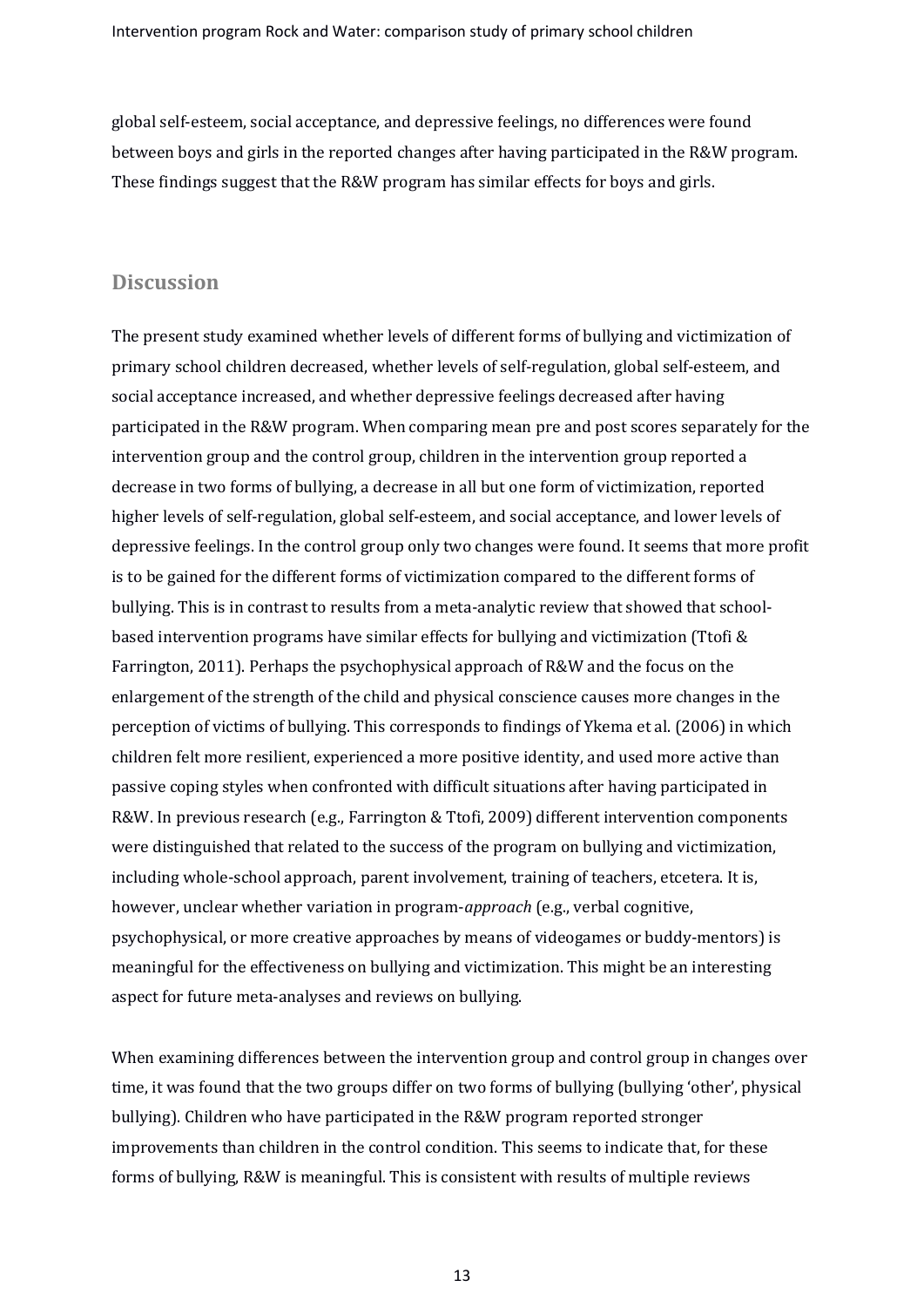showing effectiveness of school-based anti-bullying programs in reducing bullying and victimization (e.g., Ttofi & Farrington, 2011).

Because bullying can take different forms (Evans et al., 2014; Gladden et al., 2014), the present study distinguished several forms of bullying and victimization and results show that it is important to make this distinction. Besides differentiating these specific forms, there might be other forms of bullying and victimization or more subtle forms of bullying and victimization that are not covered with these forms. In the present study improvements were found for the category 'other' after having participated in R&W. There is no information, however, about the form of bullying that is applied. Future studies might give more attention to different forms of bullying of children to be able to make a better distinction in forms of bullying and victimization and also the possible different effects that intervention programs might have on these.

The larger decline in the perception of physical victimization in the intervention group compared to the control group is well imaginable considering the physical nature of the R&W program. Physical communication, making physical contact, respecting own and other's boundaries, learning to stand up for oneself and experiencing self-control, can lead to making use of alternative solution strategies and attitudes, which, in consequence, might make physical victimization less likely.

The perception of two important building stones of the R&W program, self-regulation and global self-esteem, improved over time for the intervention group but did not change for the control group. This is consistent with research on sexual aggression of boys (De Graaf et al., 2015), in which also improvements of self-regulation were found after having participated in R&W. These findings support the theoretical assumption that R&W contributes to the recognition/acknowledgment of boundaries, the own body and emotions, and the development of respect, sympathy, and solidarity, that might result in increasing levels of self-regulation and self-esteem. The level of experienced social acceptance improved in both intervention group and control group. It might be possible that schools already pay much attention to this, causing both groups to report equal changes over time.

Finally, compared to the control group, the intervention group reported a larger decrease in depressive feelings. This is consistent with results from research on other anti-bullying programs in the Netherlands (Orobio de Castro et al., 2012). Whereas diminishing depressive feelings is not the main goal of R&W, the intervention group reported more favorable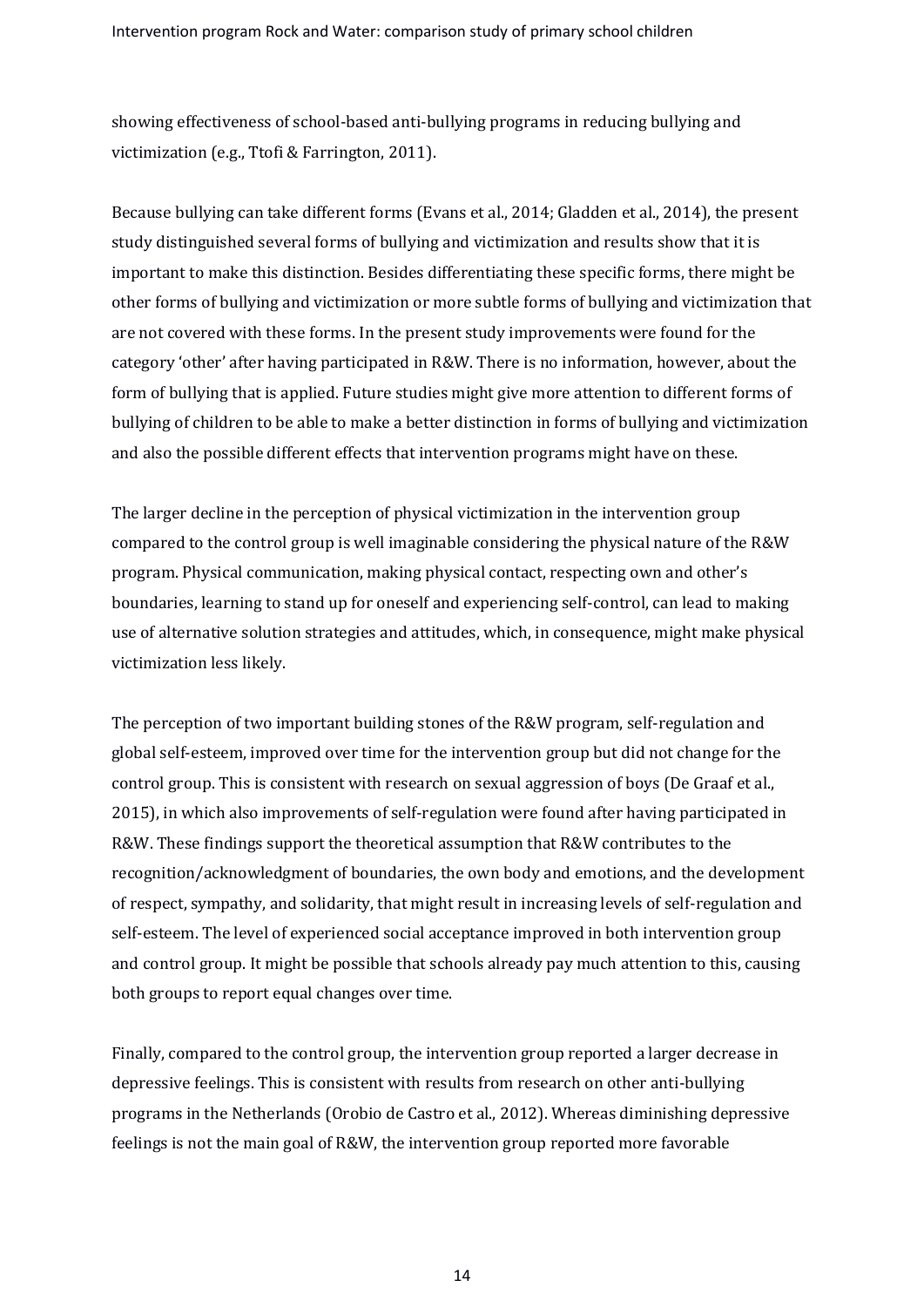improvements in well-being. It is important to take this into account in follow-up studies of R&W.

# Gender differences

The results did not show any gender differences in change over time. It was expected that boys would show a larger decrease for physical bullying because of their thrive for social dominance and status, and that girls would report a larger decrease in relational bullying because of their focus on intimate relationships (Caravita & Cilessen, 2012; Espelage et al., 2004). The absence of these results might be explained by the relatively young sample (primary school). During adolescence, social status becomes more important and relationships with peers will become more diverse and intimate. In addition, the puberty phase and the transition to adolescence is usually a phase in which children feel less self-confident. Future research has to prove whether R&W would have different effect on boys and girls in an older age group than is examined in the present study. On the basis of the present findings, there does not seem to be any indication for a gender specific approach of R&W for children in the last three grades of primary school.

## Limitations

There are some limitations of the present study worth mentioning. First, all data were obtained through self-reports of children. This makes it difficult to untangle the contribution of method variance to the found effects. It is also not possible to infer whether the actual behavior of children is changed or only the perception of behavior. In addition, it is possible that children gave social desirable answers, especially for bullying and victimization. Because bullying is viewed as negative, children might not identify with this behavior or do not realize that their behavior might cause damage (Castro, Veerman, Koops, Bosch, & Monshouwer, 2002; Stassen Berger, 2007). This might have caused underreporting of bullying. Victims might also perceive or report on the situation incorrectly (Camodeca & Goossens, 2005). Pellegrini (2001) indicated that bullies and victims probably underreport when answers are confidential (as in the present study) instead of anonymous. In that case, the reported relations could be even stronger in practice.

Second, and perhaps related to social desirability, is the insufficient reliability of relational bullying at T1. Since different forms of bullying/victimization are not often examined and because three of the four reported alphas for relational bullying/victimization are sufficiently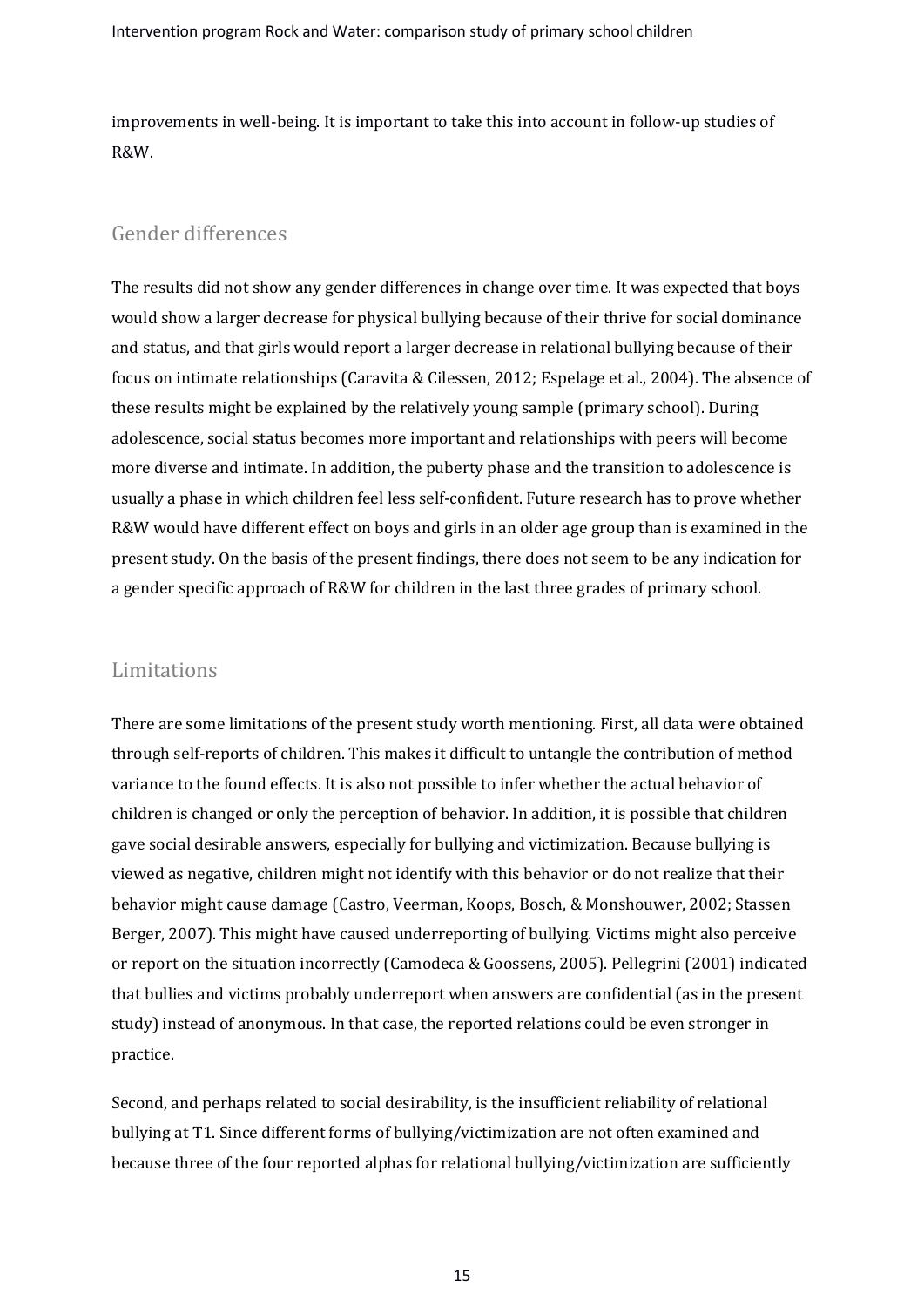reliable (0,60 for bullying and 0,74/0,76 for victimization T1/T2), it is chosen to keep this scale and report findings. Results regarding relational bullying (T1) should be interpreted with some caution. It is recommended to improve the reliability in future studies.

Third, the R&W trainers (teachers) implemented R&W for the first time. An advantage is that trainers are comparable in experience and baseline level. It might be possible, however, that more experienced R&W trainers cause larger changes.

Fourth, in the present study a short version of the R&W program is implemented and examined. Although the full program consists of thirty lessons, all themes were covered within the thirteen lessons that were given. In the full program there is more repetition and variation to the same themes, training skills of children to become more automated. It is unclear what consequences might be for the results of the program. Furthermore, although in the present study a control group was included and schools were randomly assigned to the conditions, only pre and posttests were performed. To be able to conclude more about the effectiveness of the R&W program it is recommended for future studies to examine the full R&W program, as well as including a follow-up measure to examine long term effects.

#### Conclusion

Notwithstanding the limitations, the findings are relevant for studies on school-based antibullying programs. There are indications that children improved on many of the studied variables after the R&W program. Compared to the control condition, children in the R&W condition reported a decline in physical victimization and bullying 'other', and a stronger improvement in levels of self-regulation, self-esteem, and well-being (less depressive feelings). Furthermore, the present study shows that distinguishing different forms of bullying and victimization is important, as well as the focus on bullying *and* victimization, which might explain the different results from meta-analyses on school-based anti-bullying programs. The present study offers some insights for future studies to gain more knowledge on the effectiveness of anti-bullying intervention programs and also shows that it is important to include self-regulation and self-esteem. The clinical practice can also benefit from the focus on different forms of bullying and victimization. Bullying is complex, multidimensional and dynamic social behavior and, depending of the form(s) of bullying or victimization that someone encounters, it might improve to determine what the emphasis should be on dealing with this. In addition, it is also wise to involve important characteristics of the child itself – self-regulation and self-esteem – because these might contribute to increasing feelings of social safety and wellbeing.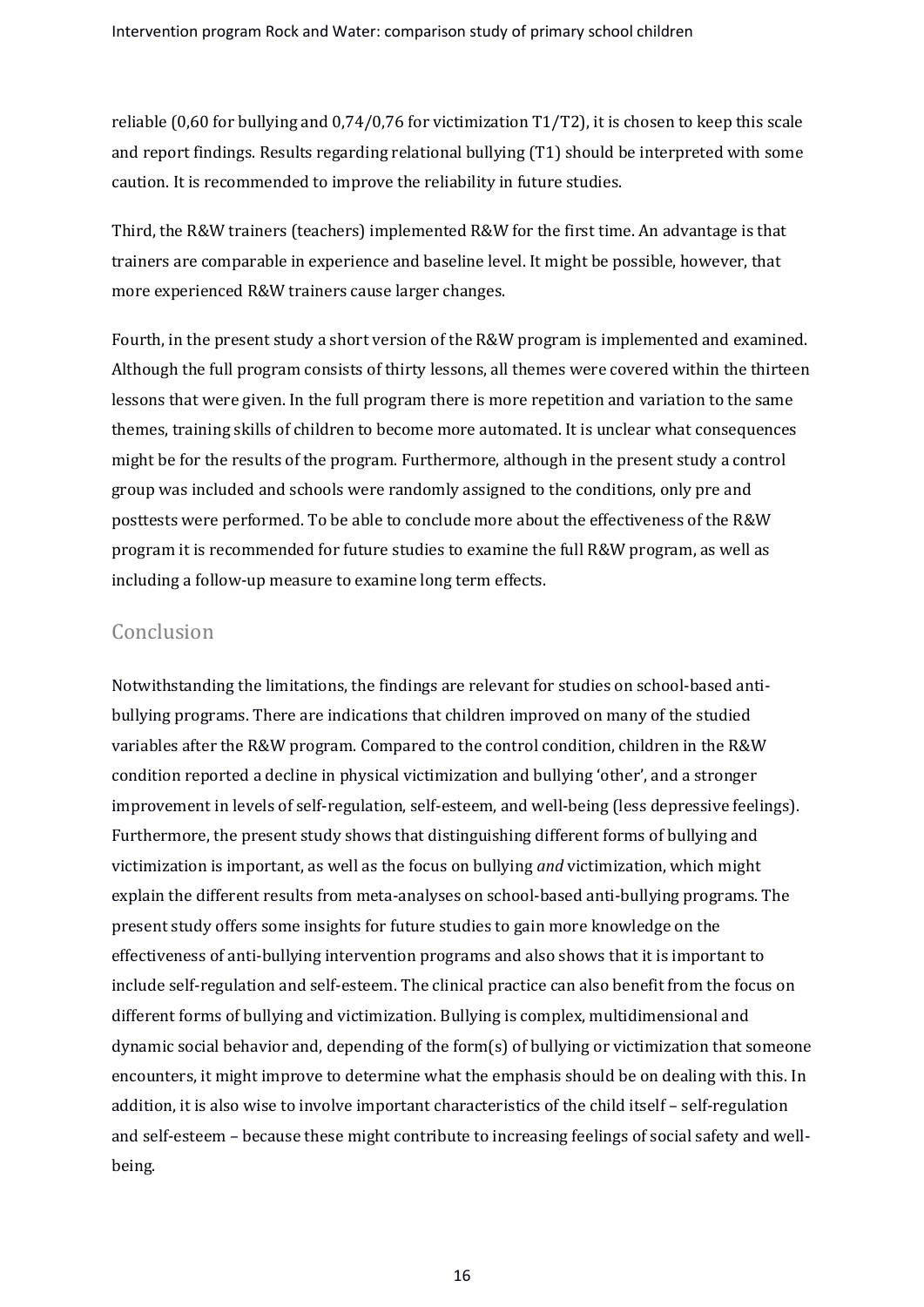#### Note

1. Grade 4, 5, and 6: the last three years of primary school in the Netherlands.

#### **References**

- Angold, A., Erkanli, A., Silberg, J., Eaves, L., & Costello, E.J. (2002). Depression scale scores in 8– 17-year-olds: Effects of age and gender. *Journal of Child Psychology and Psychiatry, 43*, 1052–1063.
- Camodeca, M., & Goossens, F. A. (2005). Children's opinions on eVective strategies to cope with bullying: the importance of bullying role and perspective. *Educational Research, 47,* 93– 105.
- Caravita, S.C.S., & Cillessen, A.H.N. (2012). [Agentic or communal? Associations between](http://ovidsp.tx.ovid.com.proxy.library.uu.nl/sp-3.28.0a/ovidweb.cgi?&S=MDMMFPPBMPDDHCCKNCFKKDJCIPFFAA00&Complete+Reference=S.sh.42%7c1%7c1)  [interpersonal goals, popularity, and bullying in middle childhood and early adolescence.](http://ovidsp.tx.ovid.com.proxy.library.uu.nl/sp-3.28.0a/ovidweb.cgi?&S=MDMMFPPBMPDDHCCKNCFKKDJCIPFFAA00&Complete+Reference=S.sh.42%7c1%7c1) *Social Development, 21,* 376-395. https://doi.org/10.1111/j.1467-9507.2011.00632.x
- Castro, B., Veerman, J., Koops, W., Bosch, J., & Monshouwer, H. (2002). Hostile attribution of intent and aggressive behavior: a meta-analysis. *Child Development, 73,* 916–934.
- Chorpita, B.F., Yim, L., Moffitt, C., Umemoto, L.A., Francis, S.E. (2000). Assessment of symptoms of DSM-IV anxiety and depression in children: A revised child anxiety and depression scale. *Behaviour-Research-and-Therapy, 38,* 835-855.
- Cole, D.A., Tram, J.M., Martin, J.M., Hoffman, K.B., Ruiz, M.D., Jacquez, F.M., et al. (2002). Individual differences in the emergence of depressive symptoms in children and adolescents: A longitudinal investigation of parent and child reports. *Journal of Abnormal Psychology, 111*, 156–165.
- De Graaf, I., De Haas, S., Zaagsma, M., & Wijssen, C. (2015). Effects of Rock and Water: An intervention to prevent sexual aggression. *Journal of Sexual Aggression,22,* 4-19. http://dx.doi.org/10.1080/13552600.2015.1023375
- Else-Quest, N.M., Hyde, J.S., Goldsmith, H.H., & Van Hulle, C.A. (2006). Gender differences in temperament: A meta-analysis. *Psychological Bulletin, 132,* 33-72. doi:10.1037/0033- 2909.132.1.33
- Eslea, M., & Smith, P.K. (1998). The long-term effectiveness of anti-bullying work in primary schools. *Educational Research, 40,* 203-218. doi:10.1080/0013188980400208
- Espelage, D.L., Mebane, S.E., & Swearer, S.M. (2004). Gender differences in bullying: Moving beyond mean level differences. In D.L. Espelage & S.M. Swearer (Eds.), *Bullying in*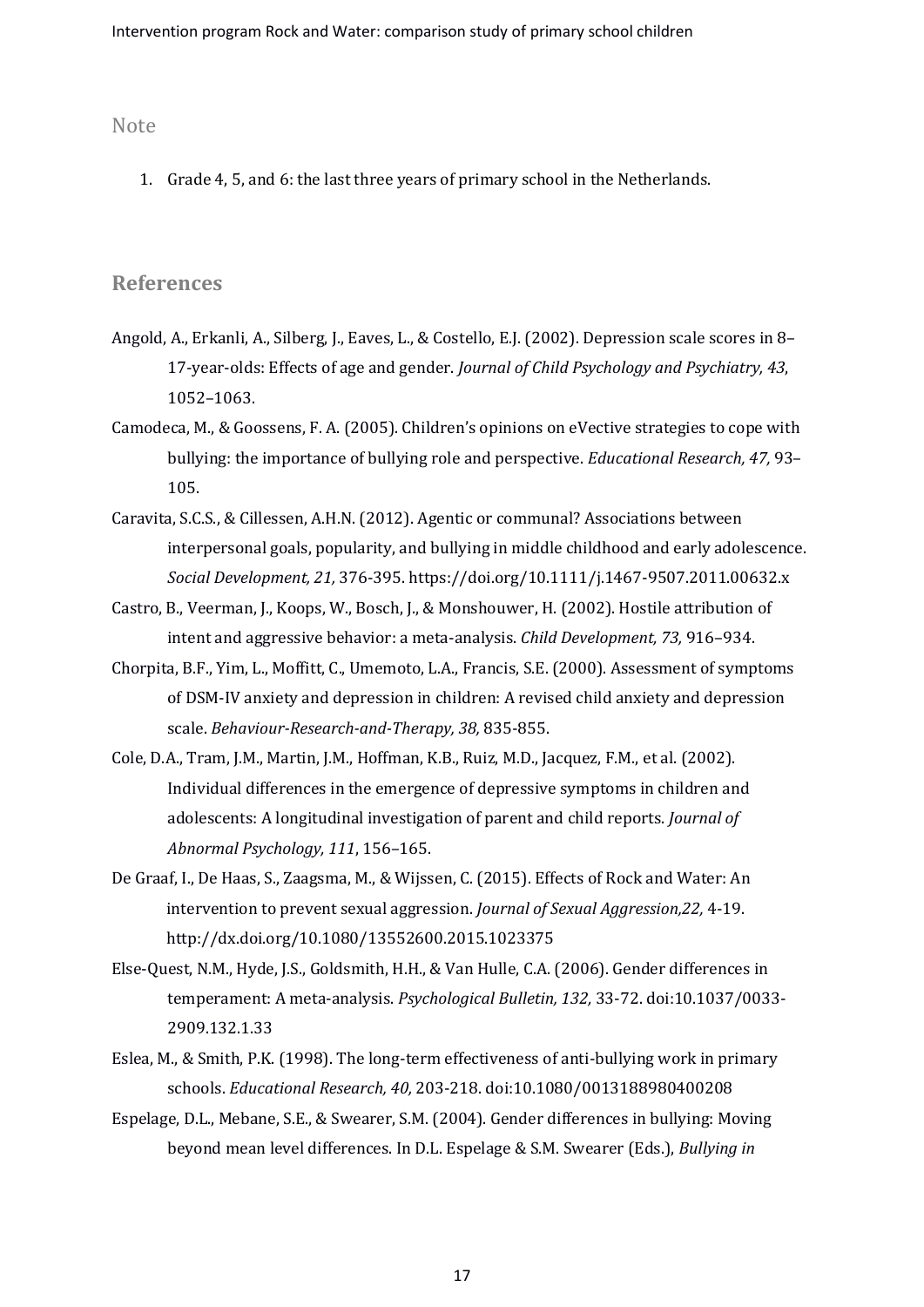*American schools: A social-ecological perspective on prevention and intervention* (pp. 15- 35). Mahwah, NJ: Lawrence Erlbaum Associates.

- Evans, C.B.R., Fraser, M.W., & Cotter, K.L. (2014). The effectiveness of school-based bullying prevention programs: A systematic review. *Aggression and Violent Behavior, 19,* 532- 544. doi:10.1016/j.avb.2014.07.004
- Ferguson, C.J., San Miguel, C., Kilburn, J.C., & Sanchez, P. (2007). The effectiveness of schoolbased anti-bullying programs: A meta-analytic review. *Criminal Justice Review, 32,* 401- 414. doi:10.1177/0734016807311712
- Ge, X., Conger, R.D., & Elder, G.H., Jr. (2001). Pubertal transition, stressful life events, and the emergence of gender differences in adolescent depressive symptoms. *Developmental Psychology, 37*, 404–417.
- Gladden R.M., Vivolo-Kantor A.M., Hamburger M.E., & Lumpkin C. (2014). *Bullying surveillance among youths: Uniform definitions for public health and recommended data elements*  (Version 1.0). Atlanta, GA: National Center for Injury Prevention and Control, Centers for Disease Control and Prevention and U.S. Department of Education..
- Gratz, K.L., & Roemer, L. (2004). Multidimensional assessment of emotion regulation and dysregulation: Development, factor structure, and initial validation of the difficulties in emotion regulation scale. *Journal of Psychopathology and Behavioral Assessment, 26,* 41- 54. [http://dx.doi.org/10.1023/B:JOBA.0000007455.08539.94](https://doi.org/10.1023/B%3AJOBA.0000007455.08539.94)
- Hankin, B.L. (2009). Development of sex differences in depressive and co-occurring anxious symptoms during adolescence: Descriptive trajectories and potential explanations in a multiwave prospective study. *Journal of Clinical Child and Adolescent Psychology, 38*, 460–472.
- Harter, S. (1985). *Manual for the Self-Perception Profile for Children*. Denver, CO: University of Denver.
- Hong, J.S., & Espelage, D.L. (2012)[. A review of research on bullying and peer victimization in](http://ovidsp.tx.ovid.com/sp-3.28.0a/ovidweb.cgi?&S=GLOFFPBHDADDGCADNCFKIGLBPMCAAA00&Complete+Reference=S.sh.46%7c3%7c1)  [school: An ecological system analysis.](http://ovidsp.tx.ovid.com/sp-3.28.0a/ovidweb.cgi?&S=GLOFFPBHDADDGCADNCFKIGLBPMCAAA00&Complete+Reference=S.sh.46%7c3%7c1) *Aggression and Violent Behavior, 17,* 311-322. doi[:10.1016/j.avb.2012.03.003](https://doi.org/10.1016/j.avb.2012.03.003)
- Huang, C. (2010). Mean-level change in self-esteem from childhood through adulthood: Metaanalysis of longitudinal studies. *Review of General Psychology, 14*, 251-260. doi:10.1037/a0020543
- IBM Corp. (2016). *IBM SPSS Statistics for Windows, Version 24.0.* Armonk, NY: IBM Corp.
- Kling, K.C., Hyde, J.S., Showers, C.J., & Buswell, B.N. (1999)[. Gender differences in self-esteem: A](http://ovidsp.tx.ovid.com/sp-3.28.0a/ovidweb.cgi?&S=GLOFFPBHDADDGCADNCFKIGLBPMCAAA00&Link+Set=S.sh.49%7c1%7csl_10)  [meta-analysis.](http://ovidsp.tx.ovid.com/sp-3.28.0a/ovidweb.cgi?&S=GLOFFPBHDADDGCADNCFKIGLBPMCAAA00&Link+Set=S.sh.49%7c1%7csl_10) *Psychological Bulletin, 125,* 470-500.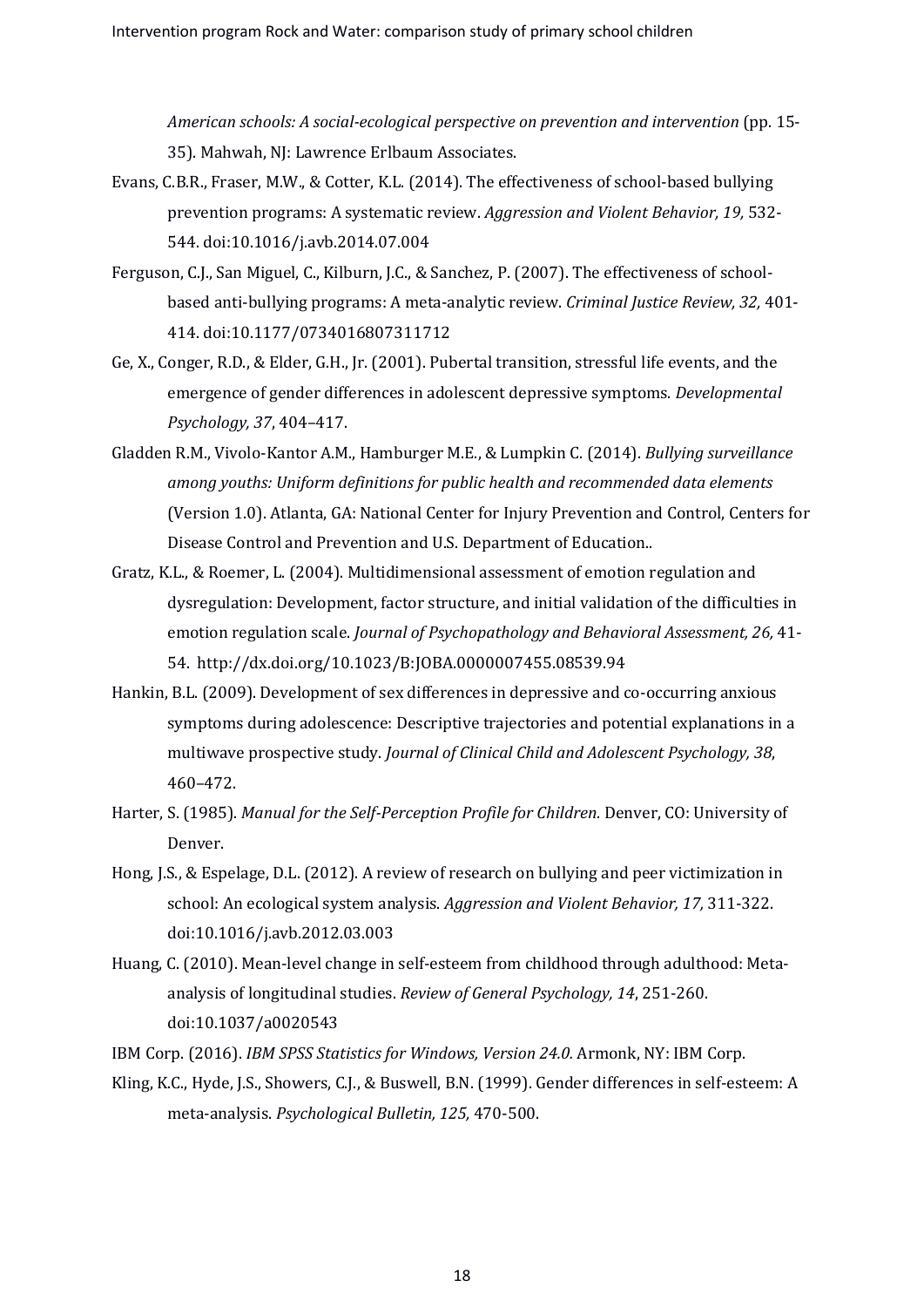- Matthews, J.S., Ponitz, C.C., & Morrison, F.J. (2009)[. Early gender differences in self-regulation](http://ovidsp.tx.ovid.com/sp-3.28.0a/ovidweb.cgi?&S=GLOFFPBHDADDGCADNCFKIGLBPMCAAA00&Link+Set=S.sh.53%7c1%7csl_10)  [and academic achievement.](http://ovidsp.tx.ovid.com/sp-3.28.0a/ovidweb.cgi?&S=GLOFFPBHDADDGCADNCFKIGLBPMCAAA00&Link+Set=S.sh.53%7c1%7csl_10) *Journal of Educational Psychology, 101,* 689-704. doi:10.1037/a0014240
- Merrell, K.W., Gueldner, B. A., Ross, S.W., & Isava, D.M. (2008). How effective are school bullying intervention programs? A meta-analysis of intervention research. *School Psychology Quarterly, 23,* 26-42. doi:10.1037/1045-3830.23.1.26
- Neumann, A., Van Lier, P.A.C., Gratz, K. L., & Koot, H.M. (2010)[. Multidimensional assessment](http://ovidsp.uk.ovid.com.proxy.library.uu.nl/sp-3.25.0a/ovidweb.cgi?&S=DHLAPDJFEGHFNNKDFNGKJEJHNDOPAA00&Complete+Reference=S.sh.42%7c1%7c1)  of emotion [regulation difficulties in adolescents using the Difficulties](http://ovidsp.uk.ovid.com.proxy.library.uu.nl/sp-3.25.0a/ovidweb.cgi?&S=DHLAPDJFEGHFNNKDFNGKJEJHNDOPAA00&Complete+Reference=S.sh.42%7c1%7c1)  in Emotion [Regulation Scale.](http://ovidsp.uk.ovid.com.proxy.library.uu.nl/sp-3.25.0a/ovidweb.cgi?&S=DHLAPDJFEGHFNNKDFNGKJEJHNDOPAA00&Complete+Reference=S.sh.42%7c1%7c1) *Assessment, 17,* 138-149. <https://doi.org/10.1177/1073191109349579>
- Olweus, D. (1993). *Bullying at school: What we know and what we can do.* Cambridge, MA: Blackwell.
- Olweus, D. (1996). *The revised Olweus bully/victim questionnaire.* Bergen, Norway: Research Center for Health Promotion (HEMIL Center), University of Bergen.
- Olweus, D. (2004). The Olweus Bullying Prevention Programme: Design and implementation issues and a new national initiative in Norway. In P.K. Smith, D. Pepler, & K. Rigby (Eds.), *Bullying in schools: How successful can interventions be?* (pp. 13-36). Cambridge, UK: Cambridge University Press.
- Orobio de Castro, B., Mulder, S., Van der Ploeg, R., Onrust, S., Van den Berg, Y., Stoltz, S, … Scholte, R. (2018). *Wat werkt tegen pesten? Effectiviteit van kansrijke programma's tegen pesten in de Nederlandse onderwijspraktijk*. Eindrapport. Geraadpleegd op: https://www.uu.nl/sites/default/files/eindrapport-wat-werkt-tegen-pesten.pdf
- Orth, U., & Robins, R.W. (2014). [The development of self-esteem.](http://ovidsp.tx.ovid.com.proxy.library.uu.nl/sp-3.28.0a/ovidweb.cgi?&S=MDMMFPPBMPDDHCCKNCFKKDJCIPFFAA00&Complete+Reference=S.sh.54%7c2%7c1) *Current Directions in Psychological Science, 23,* 381-387. doi:10.1177/0963721414547414
- Pelligrini, A. D. (2001). Sampling instances of victimization in middle school: A methodological comparison. In J. Juvonen & Graham (Eds.), *Peer harassment in school: The plight of the vulnerable and victimized* (pp. 125-146). New York: Guilford.
- Salmivalli, C. (2010). Bullying and the peer group: A review. *Aggression and Violent Behavior, 15,*  112–120[. https://doi.org/10.1016/j.avb.2009.08.007](https://doi.org/10.1016/j.avb.2009.08.007)
- Schafer, J.L., & Graham, J.W. (2002). Missing data: Our view of the state of the art. *Psychological Methods, 7,* 147-177. doi:10.1037//1082-989X.7.2.147
- Scholte, R., Nelen, W., De Wit, W., & Kroes, G. (2016). *Sociale veiligheid in en rond scholen.*  Nijmegen: Praktikon.
- Smith, J.D., Schneider, B.H., Smith, P.K., & Ananiadou, K. (2004). The effectiveness of wholeschool antibullying programs: A synthesis of evaluation research. *School Psychology Review, 33,* 547-560.